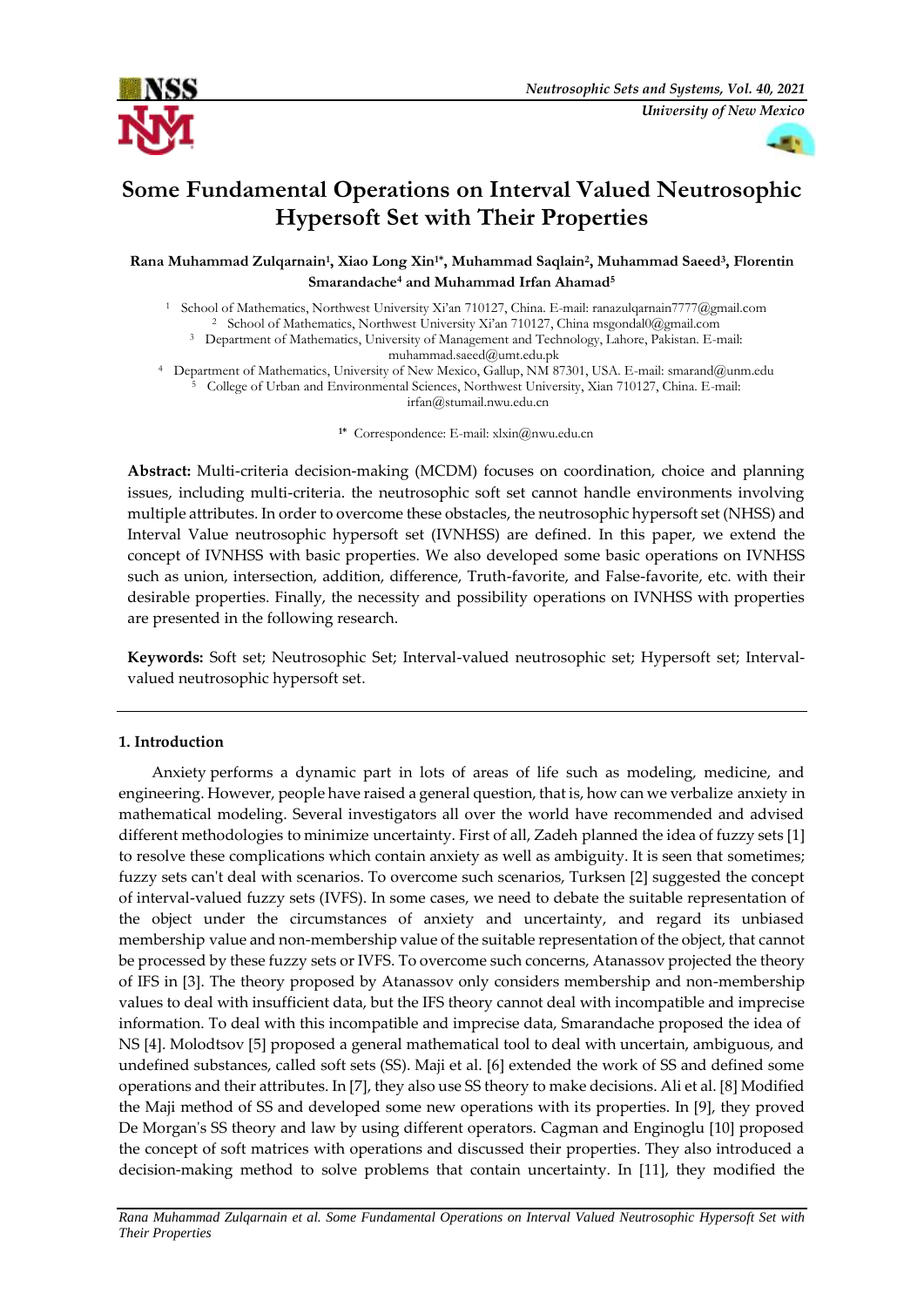actions proposed by Molodtsov's SS. In [12], the author proposed some new operations for soft matrices, such as soft difference product, soft restricted difference product, soft extended difference product, and weak extended difference product.

Maji [13] put forward the idea of NSS with necessary operations and characteristics. The idea of Possibility NSS was proposed by Karaaslan [14] and introduced a neutrosophic soft decision method to solve those uncertain problems based on And-product. Broumi [15] developed a generalized NSS with certain operations and properties and used the proposed concept for decision-making. To solve the MCDM problem with single-valued neutrosophic numbers proposed by Deli and Subas in [16], they constructed the concept of the cut set of single-valued neutrosophic numbers. Based on the correlation of IFS, the term correlation coefficient of SVNS is introduced [17]. In [18], the idea of simplifying NS introduced some algorithms and aggregation operators, such as weighted arithmetic operators and weighted geometric average operators. They constructed the MCDM method based on the proposed aggregation operator. Zulqarnain et al. [19] extended the fuzzy TOPSIS technique to the Neutrosophic TOPSIS technique and used the developed approach to solve the MCDM problem. Abdel-basset et al [20] presented the integration of TOPSIS methodology decision-making test as well as evaluation laboratory (DEMATEL) solution (TOPSIS) CIIC environment delivers a new method to pick out the proper project. Abdel-basset Mohamed [21] developed an MCDM model to discover along with display screen cancer addressing obscure, anxiety, the incompleteness of reported signs as well as handicapping apparently within cancer or replaceable ailments in the signs and symptoms. Abdel-Basset et al. [22] raised the issue of assessment of the smart emergency response techniques is interpreted as MCDM problem. they suggested a framework by combining three common MCDM strategies which are AHP, TOPSIS, and VIKOR.

All the above-mentioned studies cannot deal with the problems in which attributes of the alternates have their corresponding sub-attributes. To handle such compilations Smarandache [23] generalized the SS to HSS by converting the function to a multi-attribute function to deal with uncertainty. Saqlain et al. [24] developed the generalization of TOPSIS for the NHSS, by using accuracy function they transformed the fuzzy neutrosophic numbers to crisp form. Zulqarnain et al. [25] extended the notion of NHSSs and presented the generalized operations for NHSSs, they also developed the necessity and possibility operations and discussed their desirable features. In [26], the author's proposed the fuzzy Plithogenic hypersoft set in matrix form with some basic operations and properties. Saqlain et al. [27] proposed the aggregate operators on NHSS. In [28], the author extended the NHSS approach and introduced IVNHSS, m-polar, and m-polar IVNHSS. Zulqarnain et al. [29] presented the intuitionistic fuzzy hypersoft set, they developed the TOPSIS technique by developing a correlation coefficient to solve multi-attribute decision making problems. Many other novel researchers are done under neutrosophic environment and their applications in everyday life [30-34].

The following research is organized as follows: Some basic definitions recalled in section 2, which are used in the following research such as SS, NS, NSS, HSS, NHSS, and IVNHSS. We present different operators on IVNHSS such as union, intersection, addition, difference, extended union, extended intersection, truth-favorite, and false-favorite operations in section 3 with properties and prove the De Morgan laws by using union and intersection operators. We also proposed the necessity and possibility operators, OR, and operations with some properties in section 4.

#### **2. Preliminaries**

In this section, we recollect some basic definitions such as SS, NSS, NHSS, and IVNHSS which use in the following sequel.

#### **Definition 2.1** [5]

The soft set is a pair  $(F, \Lambda)$  over U if and only if  $F: \Lambda \to P$  (U) is a mapping. That is the parameterized family of subsets of  $U$  known as a SS. **Definition 2.2** [4]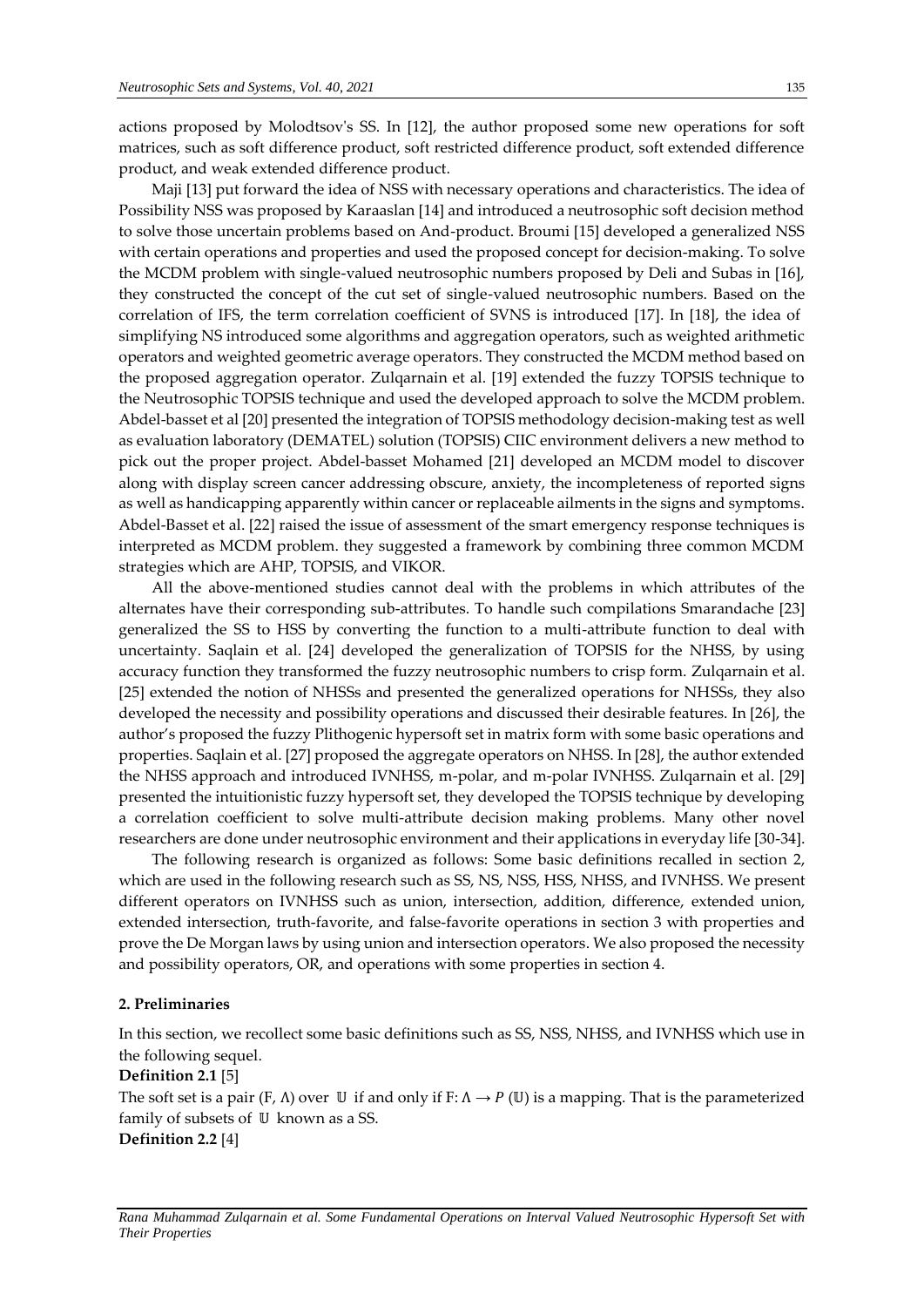Let U be a universe and  $\Lambda$  be an NS on U is defined as  $\Lambda = \{ \langle u, u_A(u), v_A(u), w_A(u) \rangle : u \in \mathbb{U} \}$ , where u, v, w:  $\mathbb{U} \to [0^-, 1^+]$  and  $0^- \leq u_\Lambda(u) + v_\Lambda(u) + w_\Lambda(u) \leq 3^+$ . **Definition 2.3** [13]

# Let  $U$  and  $\bar{E}$  are universal set and set of attributes respectively. Let  $P(U)$  be the set of Neutrosophic values of  $\mathbb U$  and  $\Lambda \subseteq \mathbb E$ . A pair (F,  $\Lambda$ ) is called an NSS over  $\mathbb U$  and its mapping is given as

 $F: \Lambda \rightarrow (\mathbb{U})$ 

# **Definition 2.4** [35]

Let  $\mathbb U$  be a universal set, then interval valued neutrosophic set can be expressed by the set  $A =$  $\{<\u,u_A(u),\v u_A(u),\omega_A(u)>u\in\mathbb{U}\}\text{, where }u_A,\;v_A\text{, and }\;w_A\text{ are truth, indeterminacy and falsity}\}$ membership functions for A respectively,  $u_A$ ,  $v_A$ , and  $w_A \subseteq [0, 1]$  for each  $u \in \mathbb{U}$ . Where  $u_{A}(u) = [u_{A}^{L}(u), u_{A}^{U}(u)]$  $\boldsymbol{v}_A(u) = \left[\boldsymbol{v}_A^L\left(u\right), \boldsymbol{v}_A^U\left(u\right)\right]$  $w_{A}(u) = \left[w_{A}^{L}\left(u\right), w_{A}^{U}\left(u\right)\right]$ For each point  $u \in \mathbb{U}$ ,  $0 \leq u_A(u) + v_A(u) + w_A(u) \leq 3$  and IVN(U) represents the family of all interval valued neutrosophic sets. **Definition 2.5** [23]

Let U be a universal set and  $P(\mathbb{U})$  be a power set of U and for  $n \geq 1$ , there are *n* distinct attributes such as  $k_1$ ,  $k_2$ ,  $k_3$ , ...,  $k_n$  and  $K_1$ ,  $K_2$ ,  $K_3$ , ...,  $K_n$  are sets for corresponding values attributes respectively with following conditions such as  $K_i \cap K_j = \emptyset$   $(i \neq j)$  and  $i, j \in \{1,2,3 \ldots n\}$ . Then the pair (F,  $K_1 \times K_2 \times K_3 \times ... \times K_n$ ) is said to be HSS over U where F is a mapping from  $K_1 \times K_2 \times K_3 \times ... \times K_n$  $K_n$  to  $P(\mathbb{U})$ .

# **Definition 2.6** [23]

Let U be a universal set and  $P(\mathbb{U})$  be a power set of U and for  $n \geq 1$ , there are *n* distinct attributes such as  $k_1$ ,  $k_2$ ,  $k_3$ , ...,  $k_n$  and  $K_1$ ,  $K_2$ ,  $K_3$ , ...,  $K_n$  are sets for corresponding values attributes respectively with following conditions such as  $K_i \cap K_j = \emptyset$   $(i \neq j)$  and  $i, j \in \{1,2,3 \dots n\}$ . Then the pair  $(F, \Lambda)$  is said to be NHSS over U if there exists a relation  $K_1 \times K_2 \times K_3 \times ... \times K_n = \Lambda$ . F is a mapping from  $K_1 \times K_2 \times K_3 \times \ldots \times K_n$  to  $P(\mathbb{U})$  and  $F(K_1 \times K_2 \times K_3 \times \ldots \times K_n) = \{ \langle u, u_A(u), v_A(u), w_A(u) \rangle \}$ :  $u \in \mathbb{U}$  where  $u$ ,  $v$ ,  $w$  are membership values for truthness, indeterminacy and falsity respectively such that  $u, v, w: \mathbb{U} \to [0^-, 1^+]$  and  $0^- \le u_\Lambda(u) + v_\Lambda(u) + w_\Lambda(u) \le 3^+$ .

# **Definition 2.7** [28]

Let  $\mathbb U$  be a universal set and  $P(\mathbb U)$  be a power set of  $\mathbb U$  and for  $n \geq 1$ , there are *n* distinct attributes such as  $k_1$ ,  $k_2$ ,  $k_3$ , ...,  $k_n$  and  $K_1$ ,  $K_2$ ,  $K_3$ , ...,  $K_n$  are sets for corresponding values attributes respectively with following conditions such as  $K_i \cap K_j = \emptyset$   $(i \neq j)$  and  $i, j \in \{1,2,3 \dots n\}$ . Then the pair (*F*, *A*) is said to be IVNHSS over U if there exists a relation  $K_1 \times K_2 \times K_3 \times ... \times K_n = A$ . Where

# $F: K_1 \times K_2 \times K_3 \times \ldots \times K_n \to (\mathbb{U})$  and

 $F(K_1 \times K_2 \times K_3 \times \dots \times K_n) = \{ \langle u, [u_A^L(u), u_A^U(u)], [v_A^L(u), v_A^U(u)], [w_A^L(u), w_A^U(u)] \rangle : u \in \mathbb{U} \},\$ where  $u^L_A$ ,  $v^L_A$ , and  $w^L_A$  are lower and  $u^U_A$ ,  $v^U_A$ , and  $w^U_A$  are upper membership values for truthiness, indeterminacy, and falsity respectively for A and  $[u^L_A(u), u^U_A(u)]$ ,  $[v^L_A(u), v^U_A(u)]$ ,  $[w_A^L(u), w_A^U(u)] \subseteq [0, 1]$  and  $0 \leq \sup u_A(u) + \sup v_A(u) + \sup w_A(u) \leq 3$  for each  $u \in \mathbb{U}$ .

**Example 1** Assume  $\mathbb{U} = \{u_1, u_2\}$  be a universe of discourse and  $E = \{x_1, x_2, x_3, x_4\}$  be a set of attributes. Consider  $F_A$  be an IVNHSS over  $\mathbb U$  can be expressed as follows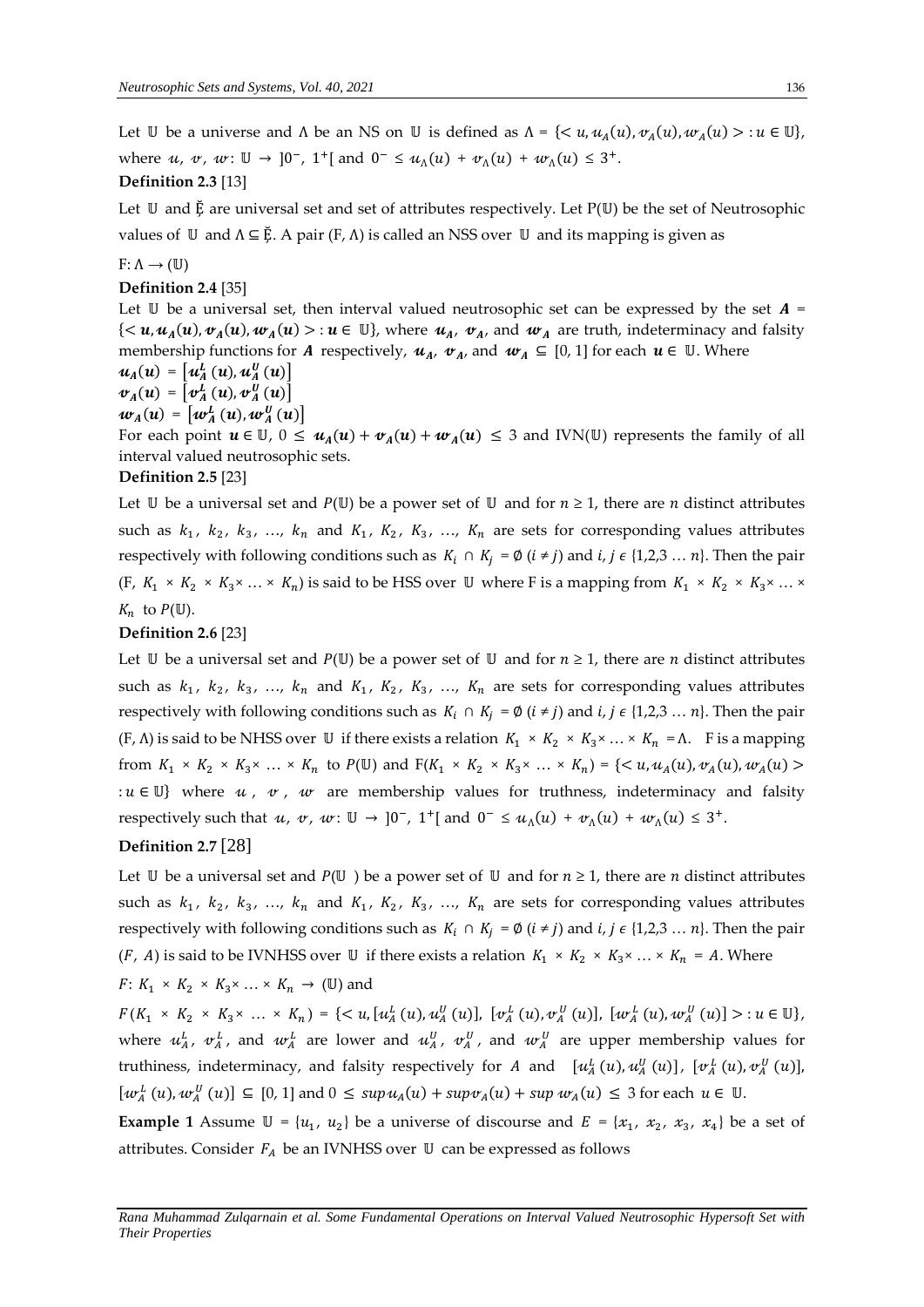$$
F_A = \{ (x_1, \{(u_1, [.6, .8], [.5, 0.9], [.1, .4] ), (u_2, [.4, .7], [.3, .9], [.2, .6]) \}),
$$
  

$$
(x_2, \{(u_1, [.4, .7], [.3, .9], [.3, .5] ), (u_2, [0, .3], [.6, .8], [.3, .7]) \}),
$$
  

$$
(x_3, \{(u_1, [.2, .9], [.1, .5], [.7, .8]) , (u_2, [.4, .9], [.1, .6], [.5, .7]) \}),
$$
  

$$
(x_4, \{(u_1, [.6, .9], [.6, .9], [1, 1]), (u_2, [.5, .9], [.6, .8], [.1, .8]) \}).
$$

Tablur representation of IVNHSS  $F_A$  over  $U$  given as follows

| U       | $\boldsymbol{u}_1$                             | $\boldsymbol{u_1}$                             |
|---------|------------------------------------------------|------------------------------------------------|
| $x_1$   | $\langle [.6, .8], [.5, .9], [.1, .4] \rangle$ | $\langle [.4, .7], [.3, .9], [.2, .6] \rangle$ |
| $x_{2}$ | $\langle [.4, .7], [.3, .9], [.3, .5] \rangle$ | $\langle [0, 3], [6, 8], [3, 7] \rangle$       |
| $x_{3}$ | $\langle [.2, .9], [.1, .5], [.7, .8] \rangle$ | $\langle [.4, .9], [.1, .6], [.5, .7] \rangle$ |
| $x_4$   | $\langle [.6, .9], [.6, .9], [1, 1] \rangle$   | $\langle [.5, .9], [.6, .8], [.1, .8] \rangle$ |

**Table 1: Tablur representation of IVNHSS** 

# **3. Operations on Interval Valued Neutrosophic Hypersoft Set with Properties**

In this section, we extend the concept of IVNHSS and introduce some fundamental operations on IVNHSS with their properties.

#### **Definition 3.1**

Let  $F_A$  and  $G_B \in$  IVNHSS over U, then  $F_A \subseteq G_B$  if

 $\inf u_A(u) \leq \inf u_B(u)$ ,  $\sup u_A(u) \leq \sup u_B(u)$ 

$$
inf v_A(u) \geq inf v_B(u), supp v_A(u) \geq sup v_B(u)
$$

$$
\inf w_A(u) \geq \inf w_B(u), \, \sup w_A(u) \geq \sup w_B(u)
$$

**Example 2** Assume  $\mathbb{U} = \{u_1, u_2\}$  be a universe of discourse and  $E = \{x_1, x_2, x_3, x_4\}$  be a set of attributes. Consider  $G_B$  be an IVNHSS over  $\mathbb U$  can be expressed as follows and  $F_A$  given in example 1

$$
G_B = \{ (x_1, \{ (u_1, [.6, .9], [.3, .7], [.1, .3] ), (u_2, [.6, .9], [.3, .5], [.1, .4] ) \}),
$$
  

$$
(x_2, \{ (u_1, [.6, .8], [.2, .5], [.2, .3] ), (u_2, [.3, .5], [.4, .7], [.1, .4] ) \}),
$$
  

$$
(x_3, \{ (u_1, [.4, .9], [.1, .3], [.4, .6] ), (u_2, [.6, 1], [.1, .4], [.3, .4] ) \}),
$$
  

$$
(x_4, \{ (u_1, [.7, .9], [.4, .6], [.6, 1] ), (u_2, [.5, .7], [.4, .7], [.1, .4] ) \})\}.
$$

Thus

 $F_A \subseteq G_B$ .

# **Definition 3.2**

Let  $F_A \in$  IVNHSS over  $\mathbb U$ , then

- i. Empty IVNHSS can be represented as  $F_{\check{0}}$ , and defined as follows  $F_{\check{0}} = \{ \langle u, [0, 0], [1, 1],$  $[1, 1] > : u \in \mathbb{U}$ .
- ii. Universal IVNHSS can be represented as  $F_{\tilde{E}}$ , and defined as follows  $F_{\tilde{E}} = \{ \langle u, [0, 0], [1, 1],$  $[1, 1] > : u \in \mathbb{U}$ .

*Rana Muhammad Zulqarnain et al. Some Fundamental Operations on Interval Valued Neutrosophic Hypersoft Set with Their Properties*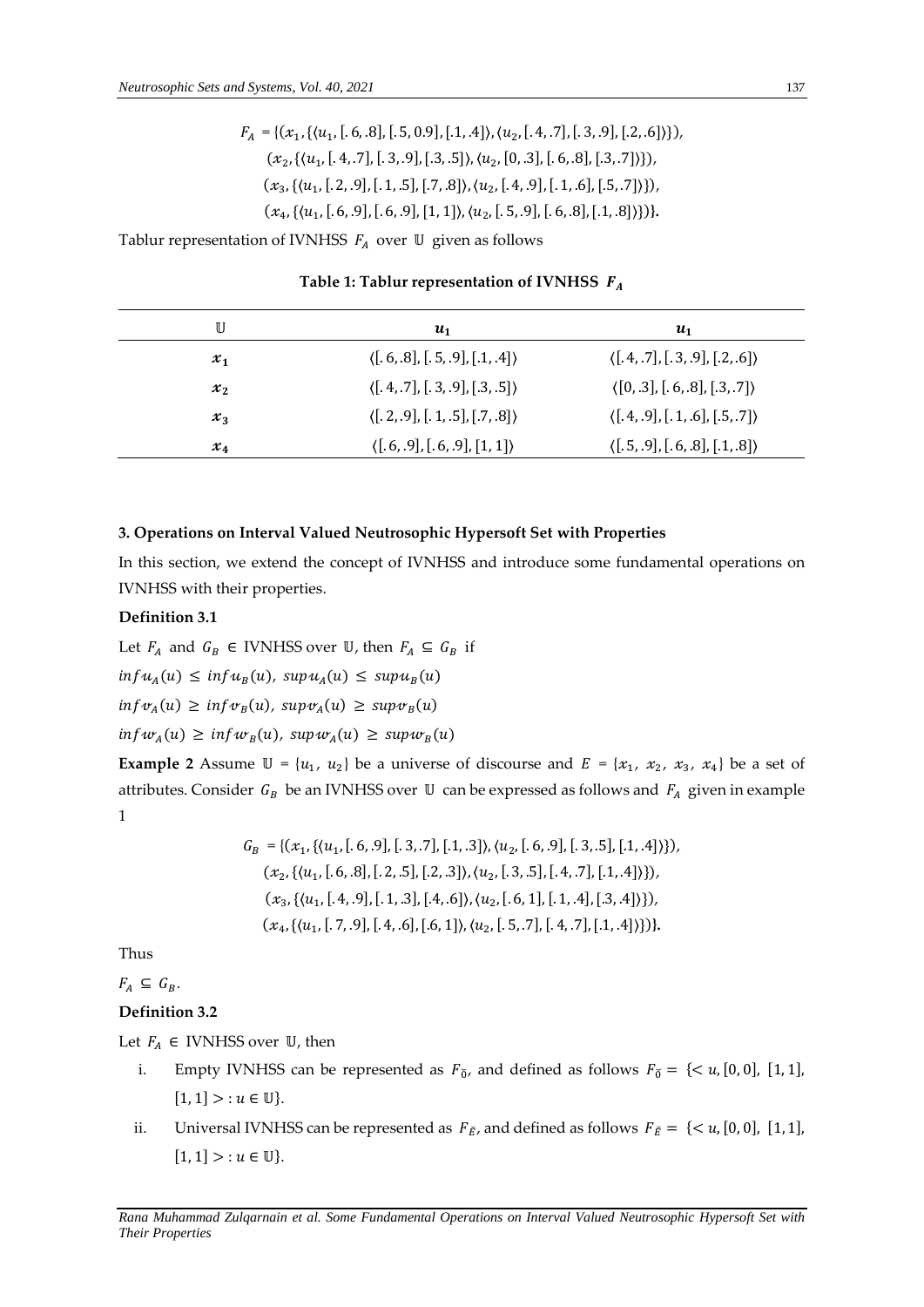iii. The complement of IVNHSS can be defined as follows  $F_A^c = \{ \langle u, [w_A^L(u), w_A^U(u)] \rangle \}$  $[1 - v_A^U(u), 1 - v_A^L(u)], [u_A^L(u), u_A^U(u)] > u \in \mathbb{U}$ .

**Example 3** Assume  $\mathbb{U} = \{u_1, u_2\}$  be a universe of discourse and  $E = \{x_1, x_2, x_3, x_4\}$  be a set of attributes. The tabular representation of  $F_{\check{0}}$  and  $F_{\check{E}}$  given as follows in table 2 and table 3 respectively.

| U     | $u_1$                                 | $\boldsymbol{u_1}$                    |
|-------|---------------------------------------|---------------------------------------|
| $x_1$ | $\langle [0,0], [1,1], [1,1] \rangle$ | $\langle [0,0], [1,1], [1,1] \rangle$ |
| $x_2$ | $\langle [0,0],[1,1],[1,1]\rangle$    | $\langle [0,0],[1,1],[1,1]\rangle$    |
| $x_3$ | $\langle [0,0],[1,1],[1,1]\rangle$    | $\langle [0,0],[1,1],[1,1]\rangle$    |
| $x_4$ | $\langle [0,0],[1,1],[1,1]\rangle$    | $\langle [0,0], [1,1], [1,1] \rangle$ |

Table 2:Tablur representation of IVNHSS  $F_{\tilde{0}}$ 

# *Table 3:Tablur representation of IVNHSS*  $\mathbf{F}_{\vec{r}}$

| U     | $u_1$                                 | $u_1$                                 |
|-------|---------------------------------------|---------------------------------------|
| $x_1$ | $\langle [1,1],[0,0],[0,0]\rangle$    | $\langle [1,1],[0,0],[0,0]\rangle$    |
| $x_2$ | $\langle [1,1], [0,0], [0,0] \rangle$ | $\langle [1,1], [0,0], [0,0] \rangle$ |
| $x_3$ | $\langle [1,1], [0,0], [0,0] \rangle$ | $\langle [1,1],[0,0],[0,0]\rangle$    |
| $x_4$ | $\langle [1,1], [0,0], [0,0] \rangle$ | $\langle [1,1],[0,0],[0,0]\rangle$    |

#### **Proposition 3.3**

If  $F_A \in$  IVNHSS, then

$$
1. \quad (F_A^c)^c = F_A
$$

**2.**  $(F_{\breve{0}})^c = F_{\breve{E}}$ 

**3.**  $(F_{\breve{E}})^c = F_{\breve{0}}$ 

**Proof 1** Let  $F_A = \{ \langle u, [u_A^L(u), u_A^U(u)], [v_A^L(u), v_A^U(u)], [w_A^L(u), w_A^U(u)] \rangle : u \in \mathbb{U} \}$  be an IVNHSS. Then by using definition 3.3(iii), we have

 $F_A^c = \{ \langle u, [w_A^L(u), w_A^U(u)], [1 - v_A^U(u), 1 - v_A^L(u)], [u_A^L(u), u_A^U(u)] \rangle : u \in \mathbb{U} \}$ Thus

 $(F_A^c)^c = \{ \langle u, [u_A^L(u), u_A^U(u)], [1 - (1 - v_A^L(u)), 1 - (1 - v_A^U(u))], [w_A^L(u), w_A^U(u)] \rangle : u \in \mathbb{U} \}$  $(F_A^c)^c = \{ \langle u, [u_A^L(u), u_A^U(u)], [v_A^L(u), v_A^U(u)], [w_A^L(u), w_A^U(u)] \rangle : u \in \mathbb{U} \}$  $(F_A^c)^c = F_A$ 

## **Proof 2**

As we know that  $F_{\delta} = \{ \langle u, [0, 0], [1, 1], [1, 1] \rangle : u \in \mathbb{U} \}$ 

By using definition 3.3(iii), we get

 $(F_{\check{0}})^c = \{ \langle u, [1, 1], [0, 0], [0, 0] \rangle : u \in \mathbb{U} \} = F_{\check{E}}.$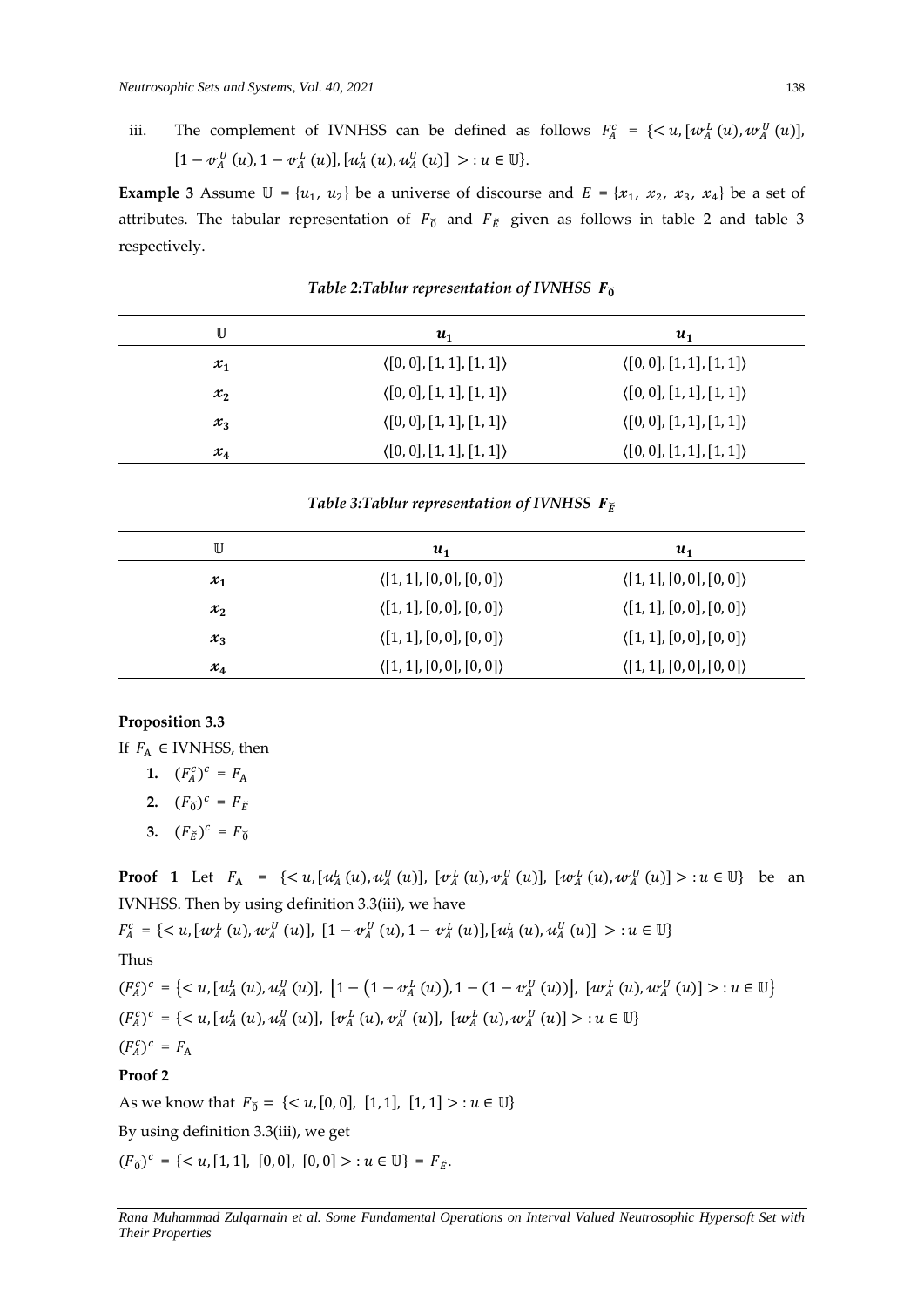Similarly, we can prove 3.

# **Definition 3.4**

Let  $F_A$  and  $G_B \in$  IVNHSS over U, then

$$
F_A \cup G_B = \begin{cases} \n(u, [max\{inf u_A(u), inf u_B(u)\}, max\{sup u_A(u), supp u_B(u)\}],\\ \n[min\{inf v_A(u), inf v_B(u)\}, min\{sup v_A(u), supp u_B(u)\}],\\ \n[min\{inf w_A(u), inf w_B(u)\}, min\{sup w_A(u), supp u_B(u)\}] > / u \in \mathbb{U}) \n\end{cases}
$$
\n(1)

**Example 4** Assume  $\mathbb{U} = \{u_1, u_2\}$  be a universe of discourse and  $E = \{x_1, x_2, x_3, x_4\}$  be a set of attributes. Consider  $F_A$  and  $G_B$  are IVNHSS over  $U$  can be given as follows

$$
F_A = \{(x_1, \{(u_1, [.6, .8], [.5, .9], [.1, .4]\}, \langle u_2, [.4, .7], [.3, .9], [.2, .6]\})\},
$$

$$
(x_2, \{(u_1, [.4, .7], [.3, .9], [.3, .5]\}, \langle u_2, [.2, .8], [.6, .8], [.3, .7]\})\},
$$

$$
(x_3, \{(u_1, [.2, .9], [.1, .5], [.4, .7]\}, \langle u_2, [.4, .9], [.1, .6], [.5, .7]\})\},
$$

$$
(x_4, \{(u_1, [.6, .9], [.6, .9], [1, 1]\}, \langle u_2, [.5, .9], [.6, .8], [.1, .8]\})\}
$$

$$
G_B = \{(x_1, \{(u_1, [.5, .7], [.5, .7], [.4, .6]\}, \langle u_2, [.3, .9], [.3, .6], [.4, .7]\})\},
$$

$$
(x_2, \{(u_1, [.3, .8], [.4, .5], [.4, .9]\}, \langle u_2, [.4, .7], [.5, .9], [.4, .6]\})\},
$$

$$
(x_3, \{(u_1, [.3, .5], [.2, .6], [.3, .8]\}, \langle u_2, [.3, 1], [.2, .7], [.3, .8]\})\}
$$

Then

$$
F_A \cup G_B = \{ (x_1, \{(u_1, [.6, .8], [.5, .7], [.1, .4] ), (u_2, [.4, .9], [.3, .6], [.2, .6] ) \}),
$$
  

$$
(x_2, \{(u_1, [.4, .8], [.3, .5], [.3, .5] ), (u_2, [.4, .8], [.5, .8], [.3, .6] ) \}),
$$
  

$$
(x_3, \{(u_1, [.3, .9], [.1, .5], [.3, .7] ), (u_2, [.4, 1], [.1, .6], [.3, .7] ) \})
$$
  

$$
(x_4, \{(u_1, [.6, .9], [.6, .8], [.4, 1]), (u_2, [.5, .9], [.3, .6], [.1, .6] ) \})
$$

# **Proposition 3.5**

Let  $\mathcal{F}_{\check{A}}$ ,  $\mathcal{G}_{\check{B}}$ ,  $\mathcal{H}_{\check{C}}$   $\in$  IVNHSS over U. Then

- 1.  $\mathcal{F}_{\breve{A}} \cup \mathcal{F}_{\breve{A}} = \mathcal{F}_{\breve{A}}$
- 2.  $\mathcal{F}_{\check{A}} \cup \mathcal{F}_{\check{0}} = \mathcal{F}_{\check{0}}$
- 3.  $\mathcal{F}_{\breve{A}} \cup \mathcal{F}_{\breve{F}} = \mathcal{F}_{\breve{A}}$
- 4.  $\mathcal{F}_{\breve{A}} \cup \mathcal{G}_{\breve{B}} = \mathcal{G}_{\breve{B}} \cup \mathcal{F}_{\breve{A}}$
- 5.  $(\mathcal{F}_{\breve{A}} \cup \mathcal{G}_{\breve{B}}) \cup \mathcal{H}_{\breve{C}} = \mathcal{F}_{\breve{A}} \cup (\mathcal{G}_{\breve{B}} \cup \mathcal{H}_{\breve{C}})$

**Proof** By using definition 3.4 we can prove easily.

# **Definition 3.6**

Let  $F_A$  and  $G_B \in$  IVNHSS over U, then

$$
F_A \cap G_B = \begin{cases} < u, \left[ \min\{ \inf u_A(u), \inf u_B(u) \}, \min\{ \sup u_A(u), \sup u_B(u) \} \right], \\ & \left[ \max\{ \inf v_A(u), \inf v_B(u) \}, \max\{ \sup v_A(u), \sup v_B(u) \} \right], \\ & \left[ \max\{ \inf w_A(u), \inf w_B(u) \}, \max\{ \sup w_A(u), \sup w_B(u) \} \right] > / u \in \mathbb{U} \end{cases} \tag{2}
$$

**Example 5** Reconsider example 4

$$
F_A = \{ (x_1, \{(u_1, [.6, .8], [.5, .9], [.1, .4] \}, (u_2, [.4, .7], [.3, .9], [.2, .6] \})
$$
\n
$$
(x_2, \{(u_1, [.4, .7], [.3, .9], [.3, .5] \}, (u_2, [.2, .8], [.6, .8], [.3, .7] \})
$$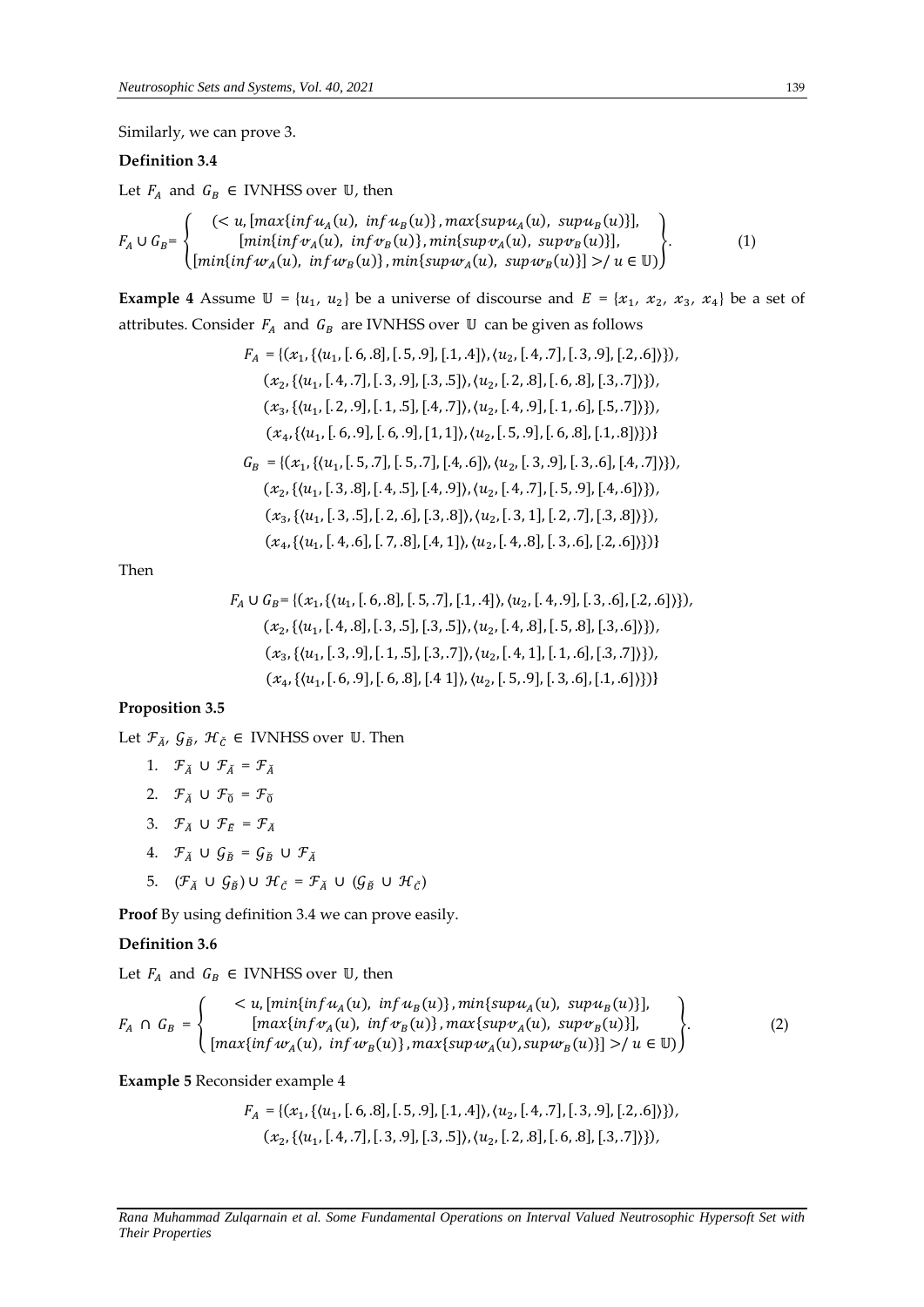$$
(x_3, \{(u_1, [.2, .9], [.1, .5], [.4, .7]\}, \{u_2, [.4, .9], [.1, .6], [.5, .7]\})\},
$$

$$
(x_4, \{(u_1, [.6, .9], [.6, .9], [1, 1]\}, \{u_2, [.5, .9], [.6, .8], [1, .8]\})\}
$$

$$
G_B = \{(x_1, \{(u_1, [.5, .7], [.5, .7], [4, .6]\}, \{u_2, [.3, .9], [3, .6], [4, .7]\})\},
$$

$$
(x_2, \{(u_1, [.3, .8], [.4, .5], [4, .9]\}, \{u_2, [.4, .7], [.5, .9], [.4, .6]\})\},
$$

$$
(x_3, \{(u_1, [.3, .5], [.2, .6], [.3, .8]\}, \{u_2, [.3, 1], [.2, .7], [.3, .8]\})\},
$$

$$
(x_4, \{(u_1, [.4, .6], [.7, .8], [.4, 1]\}, \{u_2, [.4, .8], [.3, .6], [.2, .6]\})\}
$$

Then

$$
F_A \cap G_B = \{ (x_1, \{(u_1, [.5, .7], [.5, .9], [.4, .6]\}, (u_2, [.3, .7], [.3, .9], [.4, .7]\}) \},
$$
  

$$
(x_2, \{(u_1, [.3, .7], [.4, .9], [.4, .9]), (u_2, [.2, .7], [.6, .9], [.4, .7]\}) \},
$$
  

$$
(x_3, \{(u_1, [.2, .5], [.2, .6], [.4, .8]\}, (u_2, [.3, .9], [.2, .7], [.5, .8]\}) \},
$$
  

$$
(x_4, \{(u_1, [.4, .6], [.7, .9], [1, 1]), (u_2, [.4, .8], [.6, .8], [.2, .8]\}) \}
$$

# **Proposition 3.7**

Let  $\mathcal{F}_{\check{A}}$ ,  $\mathcal{G}_{\check{B}}$ ,  $\mathcal{H}_{\check{C}}$   $\in$  IVNHSS over U. Then

- 1.  $\mathcal{F}_{\breve{A}} \cap \mathcal{F}_{\breve{A}} = \mathcal{F}_{\breve{A}}$
- 2.  $\mathcal{F}_{\check{\lambda}} \cap \mathcal{F}_{\check{\alpha}} = \mathcal{F}_{\check{\lambda}}$
- 3.  $\mathcal{F}_{\breve{A}} \cap \mathcal{F}_{\breve{F}} = \mathcal{F}_{\breve{F}}$
- 4.  $\mathcal{F}_{\breve{A}} \cap \mathcal{G}_{\breve{B}} = \mathcal{G}_{\breve{B}} \cap \mathcal{F}_{\breve{A}}$
- 5.  $(\mathcal{F}_{\breve{A}} \cap \mathcal{G}_{\breve{B}}) \cap \mathcal{H}_{\breve{C}} = \mathcal{F}_{\breve{A}} \cap (\mathcal{G}_{\breve{B}} \cap \mathcal{H}_{\breve{C}})$

**Proof** By using definition 3.6 we can prove easily.

# **Proposition 3.8**

Let  $F_A$  and  $G_B \in$  IVNHSS over U, then

- 1.  $(F_A \cup G_B)^c = F_A^c \cap G_B^c$
- 2.  $(F_A \cap G_B)^c = F_A^c \cup G_B^c$

**Proof 1** As we know that

 $F_A = \{ \langle u, u_A(u), v_A(u), w_A(u) \rangle : u \in \mathbb{U} \}$  and  $G_B = \{ \langle u, u_B(u), v_B(u), w_B(u) \rangle : u \in \mathbb{U} \}$ . Where  $u_A(u) = [inf u_A(u), supp u_A(u)]$  or  $[u_A^L(u), u_A^U(u)], u_A^L(u) = inf u_A(u)$  and  $u_A^U(u) = sup u_A(u)$  $v_A(u) = [\inf v_A(u), \sup v_A(u)]$  or  $[v_A^L(u), v_A^U(u)], v_A^L(u) = \inf v_A(u)$  and  $v_A^U(u) = \sup v_A(u)$  $w_A(u) = [\inf w_A(u) , \sup w_A(u)]$  or  $[w_A^L(u), w_A^U(u)]$ ,  $w_A^L(u) = \inf w_A(u)$  and  $w_A^U(u) =$ sup $w_A(u)$ 

 $u_B(u) = [inf u_B(u), supp u_B(u)]$  or  $[u_B^L(u), u_B^U(u)]$ ,  $u_B^L(u) = inf u_B(u)$  and  $u_B^U(u) = sup u_B(u)$  $\mathcal{W}_B(u) = [\inf \mathcal{W}_B(u), \sup \mathcal{W}_B(u)]$  or  $[\mathcal{W}_B^L(u), \mathcal{W}_B^U(u)]$ ,  $\mathcal{W}_B^L(u) = \inf \mathcal{W}_B(u)$  and  $\mathcal{W}_B^U(u) = \sup \mathcal{W}_B(u)$  $w_B(u)$  = [  $inf w_B(u)$  ,  $sup w_B(u)$  ] or  $[w_B^L(u), w_B^U(u)]$  ,  $w_B^L(u)$  =  $inf w_B(u)$  and  $w_B^U(u)$  = sup $w_{\scriptscriptstyle B}(u)$ 

Then by using Equation 1

$$
F_A \cup G_B = \left\{ \begin{array}{c} \left( < u, \left[ \max\{ \inf u_A(u), \inf u_B(u) \}, \max\{ \sup u_A(u), \sup u_B(u) \} \right], \\ \left[ \min\{ \inf v_A(u), \inf v_B(u) \}, \min\{ \sup v_A(u), \sup v_B(u) \} \right], \\ \left[ \min\{ \inf u_A(u), \inf w_B(u) \}, \min\{ \sup w_A(u), \sup w_B(u) \} \right] > / u \in \mathbb{U} \end{array} \right\}
$$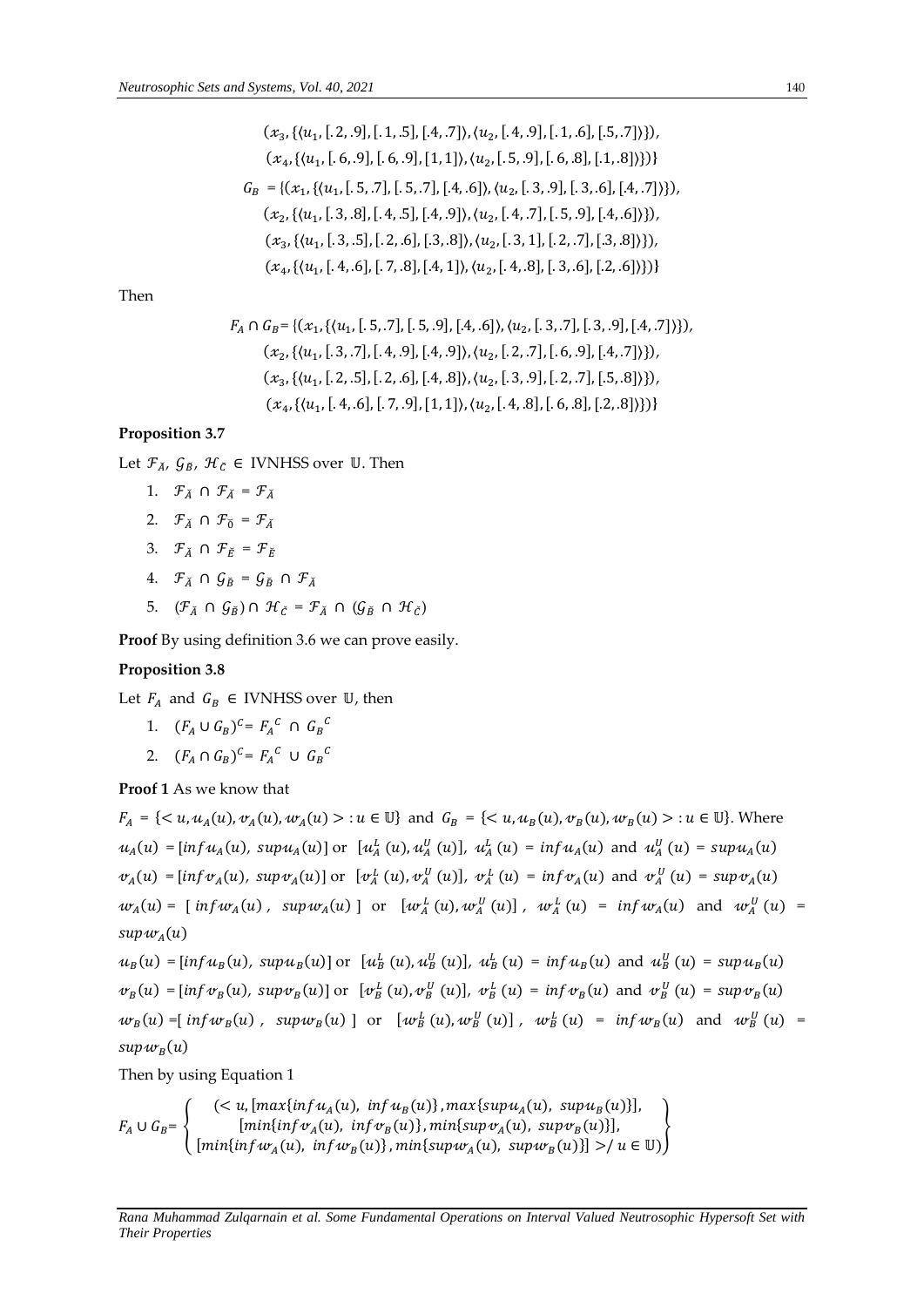By using definition 3.3(iii), we get

$$
(F_A \cup G_B)^c = \begin{cases} \n(u, [min{inf wA(u), inf wB(u)], min{sup wA(u), supp wB(u)}],\\ \n[1 - min{sup wA(u), supp wB(u)}, 1 - min{inf wA(u), inf wB(u)}],\\ \n[max{inf uA(u), inf uB(u)}, max{sup uA(u), supp uB(u)}] > / u \in \mathbb{U} \n\end{cases}
$$

Now

$$
F_A^C = \{ \langle u, [inf w_A(u), sup w_A(u)], [1 - sup v_A(u), 1 - inf v_A(u)], [inf u_A(u), sup u_A(u)] \rangle : u \in \mathbb{U} \}
$$
  
\n
$$
G_B^C = \{ \langle u, [inf w_B(u), sup w_B(u)], [1 - sup v_B(u), 1 - inf v_B(u)], [inf u_B(u), sup u_B(u)] \rangle : u \in \mathbb{U} \}
$$
  
\n
$$
F_A^C \cap G_B^C = \begin{cases} (\langle u, [min\{inf w_A(u), inf w_B(u)\}, min\{sup w_A(u), sup w_B(u)\}], \\ [max\{1 - sup v_A(u), 1 - sup v_B(u)\}, max\{1 - inf v_A(u), 1 - inf v_B(u)\}], \\ [max\{inf u_A(u), inf u_B(u)\}, max\{sup u_A(u), sup u_B(u)\}] \rangle / u \in \mathbb{U} \end{cases}
$$
  
\n
$$
F_A^C \cap G_B^C = \begin{cases} (\langle u, [min\{inf w_A(u), inf w_B(u)\}, min\{sup w_A(u), sup w_B(u)\}] \rangle / u \in \mathbb{U} ) \\ [1 - min\{sup v_A(u), sup v_B(u)\}, 1 - min\{inf v_A(u), inf v_B(u)\}], \\ [max\{inf u_A(u), inf u_B(u)\}, max\{sup u_A(u), sup u_B(u)\}] \rangle / u \in \mathbb{U} ) \end{cases}
$$

Hence

$$
(F_A \cup G_B)^{C} = F_A^C \cap G_B^C
$$

# **Proof 2**

Similar to assertion 1.

# **Proposition 3.9**

Let  $\mathcal{F}_{\check{A}}, \mathcal{G}_{\check{B}}, \mathcal{H}_{\check{C}} \in$  IVNHSS over U. Then

- 1.  $\mathcal{F}_{\breve{A}} \cup (\mathcal{G}_{\breve{B}} \cap \mathcal{H}_{\breve{C}}) = (\mathcal{F}_{\breve{A}} \cup \mathcal{G}_{\breve{B}}) \cap (\mathcal{F}_{\breve{A}} \cup \mathcal{H}_{\breve{C}})$
- 2.  $\mathcal{F}_{\breve{A}} \cap (\mathcal{G}_{\breve{B}} \cup \mathcal{H}_{\breve{C}}) = (\mathcal{F}_{\breve{A}} \cap \mathcal{G}_{\breve{B}}) \cup (\mathcal{F}_{\breve{A}} \cap \mathcal{H}_{\breve{C}})$
- 3.  $\mathcal{F}_{\breve{A}} \cup (\mathcal{F}_{\breve{A}} \cap \mathcal{G}_{\breve{B}}) = \mathcal{F}_{\breve{A}}$
- 4.  $\mathcal{F}_{\breve{A}} \cap (\mathcal{F}_{\breve{A}} \cup \mathcal{G}_{\breve{B}}) = \mathcal{F}_{\breve{A}}$

**Proof 1** From Equation 2, we have

$$
\mathcal{G}_{\check{B}} \cap \mathcal{H}_{\check{C}} = \left\{ \begin{array}{c} \left( < u, \left[ \min \{ \inf u_B(u), \inf u_C(u) \}, \min \{ \sup u_B(u), \sup u_C(u) \} \right], \\ \left[ \max \{ \inf v_B(u), \inf v_C(u) \}, \max \{ \sup v_B(u), \sup v_C(u) \} \right], \\ \left[ \max \{ \inf w_B(u), \inf w_C(u) \}, \max \{ \sup w_B(u), \sup w_C(u) \} \right] > / u \in \mathbb{U} \end{array} \right\}
$$

 $\mathcal{F}_{\check{A}} \cup (\mathcal{G}_{\check{B}} \cap \mathcal{H}_{\check{C}})$ =

{  $($  <math>u, [max{inf  $u_A(u)$ ,  $min{nu_B(u)}$ ,  $inf u_C(u)$ }}, max{sup $u_A(u)$ ,  $min{sup u_B(u)}$ , sup $u_C(u)$ }}],  $[\min\{ \inf v_A(u), \max\{ \inf v_B(u), \inf v_C(u) \}, \min\{ \sup v_A(u), \max\{ \sup v_B(u), \sup v_C(u) \} \}],$  $[\min\{ \inf w_A(u), \max\{ \inf w_B(u), \inf w_C(u) \}, \min\{ \sup w_A(u), \max\{ \sup w_B(u), \sup w_C(u) \} \}] > \mid u \in \mathbb{U}$ }

$$
\mathcal{F}_{\tilde{A}} \cup \mathcal{G}_{\tilde{B}} = \begin{cases}\n(, [\max\{inf u_A(u), inf u_B(u)\}, \max\{sup u_A(u), sup u_B(u)\}], \\
[\min\{inf v_A(u), inf v_B(u)\}, \min\{sup v_A(u), sup v_B(u)\}], \\
[\min\{inf w_A(u), inf w_B(u)\}, \min\{sup w_A(u), sup w_B(u)\}] > / u \in \mathbb{U}\n\end{cases}.
$$
\n
$$
\mathcal{F}_{\tilde{A}} \cup \mathcal{H}_{\tilde{C}} = \begin{cases}\n( / u \in \mathbb{U}\n\end{cases}.
$$

 $(\mathcal{F}_{\check{A}} \cup G_{\check{B}}) \cap (\mathcal{F}_{\check{A}} \cup \mathcal{H}_{\check{C}})$  =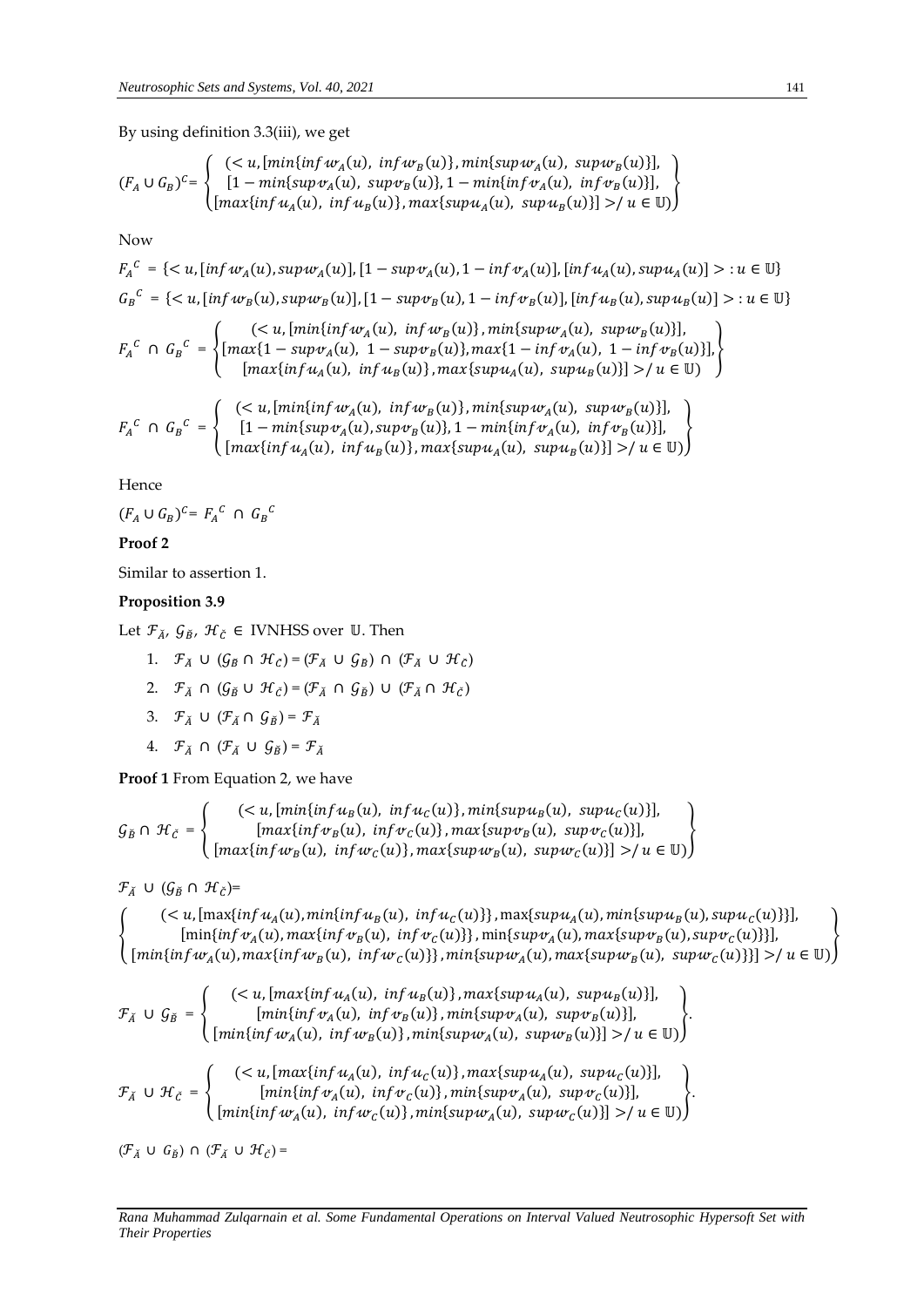{  $(u$ , [min{ $max{infu<sub>A</sub>(u)$ ,  $infu<sub>B</sub>(u)}$ ,  $max{infu<sub>A</sub>(u)$ ,  $infu<sub>C</sub>(u)}$ ,  $min{max{supu<sub>A</sub>(u)}$ ,  $supu<sub>B</sub>(u)}$ ,  $max{supu<sub>A</sub>(u)}$ ,  $supu<sub>C</sub>(u)}$ ],  $[\max\{min\{inf v_A(u), \inf v_B(u)\}, min\{inf v_A(u), \inf v_C(u)\}, \max\{min\{sup v_A(u), \sup v_B(u)\}, min\{sup v_A(u), \sup v_C(u)\}\},$  ${\max}\{\min\{\inf w_A(u),\; \inf w_B(u)\},\min\{\inf w_A(u),\; \inf w_C(u)\},\max\{\min\{\sup w_A(u),\; \sup w_B(u)\},\sup w_A(u),\; \sup w_C(u)\} \} > \mu \in \mathbb{U}$ }

$$
(\mathcal{F}_{\check A}\;\cup\; \mathcal{G}_{\check B})\;\cap\; (\mathcal{F}_{\check A}\;\cup\; \mathcal{H}_{\check C})=
$$

{  $($  <math>u, [max{inf  $u_A(u)$ ,  $min{mu_B(u)}$ ,  $inf u_C(u)$ }}, max{sup $u_A(u)$ ,  $min{sup u_B(u)}$ , sup $u_C(u)$ }}],  $[\min\{ \inf v_A(u), \max\{ \inf v_B(u), \inf v_C(u) \}, \min\{ \sup v_A(u), \max\{ \sup v_B(u), \sup v_C(u) \} \} ]$  $[\min\{ \inf w_A(u), \max\{ \inf w_B(u), \inf w_C(u) \}, \min\{ \sup w_A(u), \max\{ \sup w_B(u), \sup w_C(u) \} \}] > \mid u \in \mathbb{U}$ }

# Hence

 $\mathcal{F}_{\breve{A}} \cup (\mathcal{G}_{\breve{B}} \cap \mathcal{H}_{\breve{C}}) = (\mathcal{F}_{\breve{A}} \cup \mathcal{G}_{\breve{B}}) \cap (\mathcal{F}_{\breve{A}} \cup \mathcal{H}_{\breve{C}}).$ 

Similarly, we can prove other results.

# **Definition 3.10**

Let  $F_A$ ,  $G_B \in$  IVNHSS, then their extended union is

$$
u (F_A \cup G_B) = \begin{cases} [inf u_A(u), supp u_A(u)] & \text{if } u \in A - B \\ [inf u_B(u), supp u_B(u)] & \text{if } u \in B - A \\ [max{inf u_A(u), inf u_B(u)}], max{sup u_A(u), sup u_B(u)}] & \text{if } u \in A \cap B \end{cases}
$$
  

$$
v (F_A \cup G_B) = \begin{cases} [inf v_A(u), supp u_A(u)] & \text{if } u \in A - B \\ [inf v_B(u), supp u_B(u)] & \text{if } u \in B - A \\ [min{inf v_A(u), inf v_B(u)}], min{sup v_A(u), sup v_B(u)}] & \text{if } u \in A \cap B \end{cases}
$$
  

$$
w (F_A \cup G_B) = \begin{cases} [inf w_A(u), supp u_A(u)] & \text{if } u \in A - B \\ [inf w_B(u), supp u_A(u)] & \text{if } u \in A - B \\ [min{inf u_A(u), inf w_B(u)}], min{sup w_A(u), sup w_B(u)}] & \text{if } u \in B - A \end{cases}
$$

# **Definition 3.11**

Let  $F_{A}$ ,  $G_B \in$  IVNHSS, then their extended intersection is

$$
u (F_A \cap G_B) = \begin{cases} [inf u_A(u), supp u_A(u)] & \text{if } u \in A - B \\ [inf u_B(u), supp u_B(u)] & \text{if } u \in B - A \\ [min{inf u_A(u), inf u_B(u)}], min{sup u_A(u), supp u_B(u)} \end{cases} \quad \text{if } u \in A \cap B
$$
  

$$
v (F_A \cap G_B) = \begin{cases} [inf v_A(u), supp v_A(u)] & \text{if } u \in A - B \\ [inf v_B(u), supp u_B(u)] & \text{if } u \in B - A \\ [max{inf v_A(u), inf v_B(u)}], max{sup v_A(u), supp u_B(u)} \end{cases} \quad \text{if } u \in A \cap B
$$
  

$$
w (F_A \cap G_B) = \begin{cases} [inf w_A(u), supp w_A(u)] & \text{if } u \in A - B \\ [inf w_B(u), supp w_A(u)] & \text{if } u \in A - B \\ [max{inf w_A(u), inf w_B(u)}], max{sup w_A(u), supp w_B(u)} \end{cases} \quad \text{if } u \in B - A
$$

# **Definition 3.12**

Let  $F_A$  and  $G_B \in$  IVNHSS over U, then their difference defined as follows

$$
F_A \setminus G_B = \begin{cases} (\langle u, [min\{inf\{u_A(u), \inf\{u_B(u)\}\}, min\{sup\{u_A(u), \sup\{u_B(u)\}\}\}, \mathcal{L}\rangle \mid \mathcal{L}\rangle \\ [max\{inf\{v_A(u), 1 - \sup\{v_B(u)\}\}, max\{sup\{v_A(u), 1 - \inf\{v_B(u)\}\}, \mathcal{L}\rangle \mid \mathcal{L}\rangle \mid \mathcal{L}\rangle \end{cases} \tag{3}
$$

**Example 6** Reconsider example 4

$$
F_A \setminus G_B = \{ (x_1, \{ (u_1, [.5, .7], [.5, .9], [.4, .6] ), (u_2, [.3, .7], [.4, .9], [.4, .7] ) \}),
$$
  

$$
(x_2, \{ (u_1, [.3, .7], [.5, .9], [.4, .9] ), (u_2, [.2, .7], [.6, .8], [.4, .7] ) \}),
$$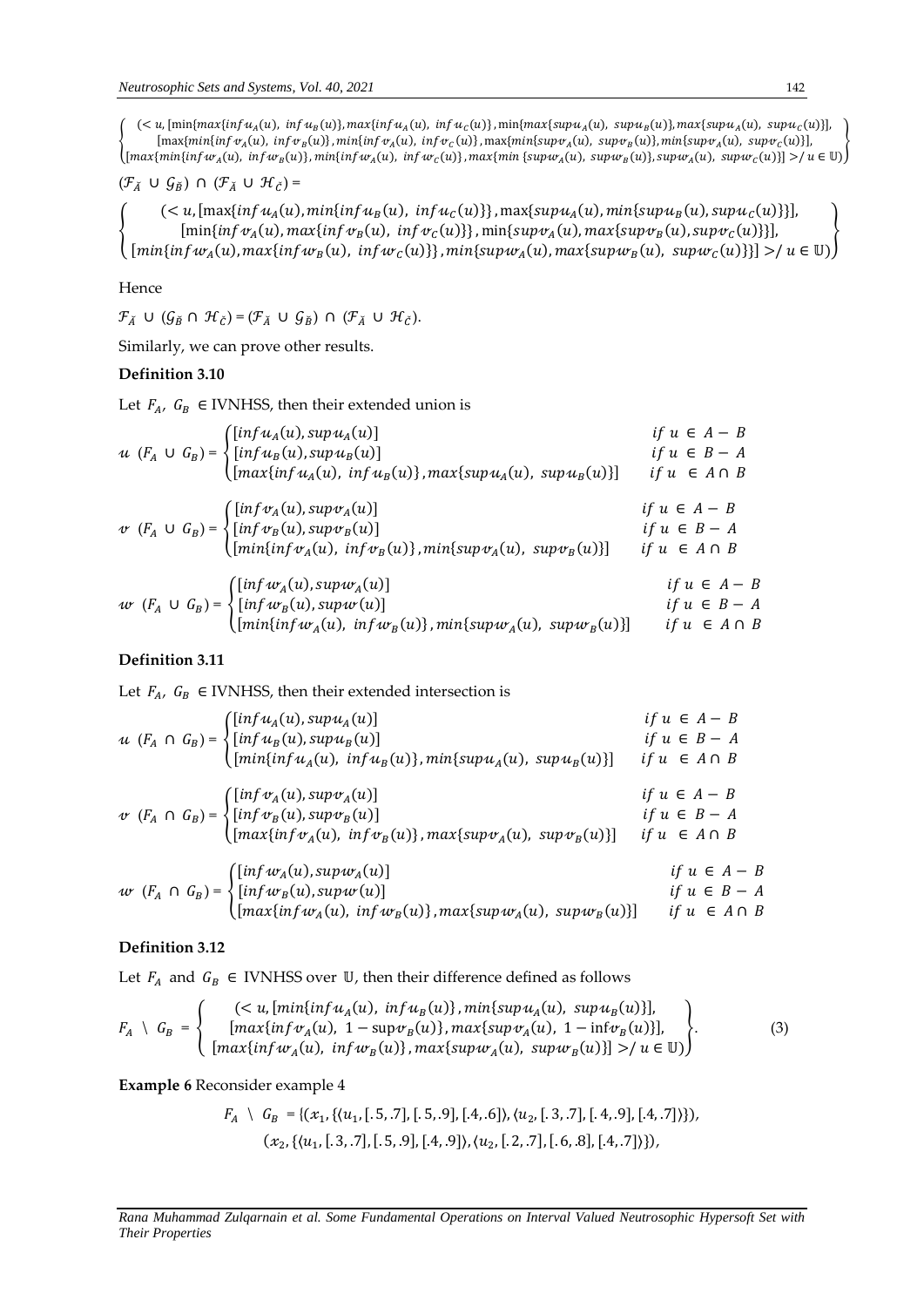$$
(x_3, \{(u_1, [.2, .5], [.4, .8], [.4, .8]), (u_2, [.3, .9], [.3, .8], [.5, .8]\})
$$
,  
 $(x_4, \{(u_1, [.4, .6], [.6, .9], [1, 1]), (u_2, [.4, .8], [.6, .8], [.2, .8]\})$ 

## **Definition 3.13**

Let  $F_A$  and  $G_B \in$  IVNHSS over U, then their addition defined as follows

$$
F_A + G_B = \begin{cases} (u, [min{inf uA(u) + inf uB(u), 1}, min{sup uA(u) + sup uB(u), 1}], \\ [min{inf vA(u) + inf vB(u), 1}, min{sup vA(u) + sup vB(u), 1}], \\ [min{inf wA(u) + inf wB(u), 1}, min{sup wA(u) + sup wB(u), 1}] > / u \in U) \end{cases}
$$
(4)

**Example 7** Reconsider example 4

$$
F_A + G_B = \{ (x_1, \{(u_1, [1.0, 1.0], [1.0, 1.0], [0.5, 1.0]), (u_2, [0.7, 1.0], [0.6, 1.0], [0.6, 1.0] \}) \},
$$

$$
(x_2, \{(u_1, [0.7, 1.0], [0.7, 1.0], [0.7, 1.0]), (u_2, [0.6, 1.0], [1.0, 1.0], [0.7, 1.0] \}) \},
$$

$$
(x_3, \{(u_1, [0.5, 1.0], [0.3, 1.0], [0.7, 1.0]), (u_2, [0.7, 1.0], [0.3, 1.0], [0.8, 1.0] \}) \},
$$

$$
(x_4, \{(u_1, [1.0, 1.0], [1.0, 1.0], [1.0, 1.0]), (u_2, [0.9, 1.0], [0.9, 1.0], [0.3, 1.0] \}) \}.
$$

# **Definition 3.14**

Let  $F_A \in$  IVNHSS over U, then its scalar multiplication is represented as  $F_A.\check{\alpha}$ , where  $\check{\alpha} \in [0, 1]$  and defined as follows

$$
F_A.\breve{a} = \begin{cases} (< u, [min\{inf u_A(u), \breve{a}, 1\}, min\{sup u_A(u), \breve{a}, 1\}], \\ [min\{inf v_A(u), \breve{a}, 1\}, min\{sup v_A(u), \breve{a}, 1\}], \\ [min\{inf w_A(u), \breve{a}, 1\}, min\{sup w_A(u), \breve{a}, 1\}] > / u \in \mathbb{U}) \end{cases} \tag{5}
$$

## **Definition 3.15**

Let  $F_A \in$  IVNHSS over U, then its scalar division is represented as  $F_A/\tilde{a}$ , where  $\tilde{a} \in [0, 1]$  and defined as follows

$$
F_A/\breve{\alpha} = \begin{cases} (< u, [min\{inf\{u_A(u)/\breve{\alpha}, 1\}, min\{supu_A(u)/\breve{\alpha}, 1\}],\\ [min\{inf\{v_A(u)/\breve{\alpha}, 1\}, min\{supv_A(u)/\breve{\alpha}, 1\}],\\ [min\{inf\{w_A(u)/\breve{\alpha}, 1\}, min\{supw_A(u)/\breve{\alpha}, 1\}] > / u \in \mathbb{U}) \end{cases} \tag{6}
$$

# **Definition 3.16**

Let  $F_A \in$  IVNHSS over U, then Truth-Favorite operator on  $F_A$  is denoted by  $\tilde{\Delta}F_A$  and defined as follows

$$
\widetilde{\Delta}F_A = \begin{cases}\n(u, [min\{infu_A(u) + inf v_A(u), 1\}, min\{supu_A(u) + sup v_A(u), 1\}], [0, 0], \\
[inf w_A(u), supp w_A(u)] > / u \in \mathbb{U}\n\end{cases}
$$
\n(7)

**Example 8** Reconsider example 1

$$
\widetilde{\Delta}F_A = \{ (x_1, \{ \langle u_1, [1, 1], [0, 0], [1, .4] \rangle, \langle u_2, [.7, 1], [0, 0], [.2, .6] \rangle \}),
$$
  

$$
(x_2, \{ \langle u_1, [.7, 1], [0, 0], [.3, .5] \rangle, \langle u_2, [.6, 1], [0, 0], [.3, .7] \rangle \}),
$$
  

$$
(x_3, \{ \langle u_1, [.3, 1], [0, 0], [.7, .8] \rangle, \langle u_2, [.5, 1], [0, 0], [.5, .7] \rangle \}),
$$
  

$$
(x_4, \{ \langle u_1, [1, 1], [0, 0], [1, 1] \rangle, \langle u_2, [1, 1], [0, 0], [1, .8] \rangle \} ) \}
$$

# **Proposition 3.17**

Let  $\mathcal{F}_{\check{A}}, \mathcal{G}_{\check{B}} \in$  IVNHSS over  $\mathbb{U}$ , then

- 1.  $\widetilde{\Delta} \widetilde{\Delta} \mathcal{F}_{\breve{A}} = \widetilde{\Delta} \mathcal{F}_{\breve{A}}$
- 2.  $\widetilde{\Delta}(\mathcal{F}_{\check{A}} \cup \mathcal{G}_{\check{B}}) \subseteq \widetilde{\Delta}\mathcal{F}_{\check{A}} \cup \widetilde{\Delta}\mathcal{G}_{\check{B}}$

*Rana Muhammad Zulqarnain et al. Some Fundamental Operations on Interval Valued Neutrosophic Hypersoft Set with Their Properties*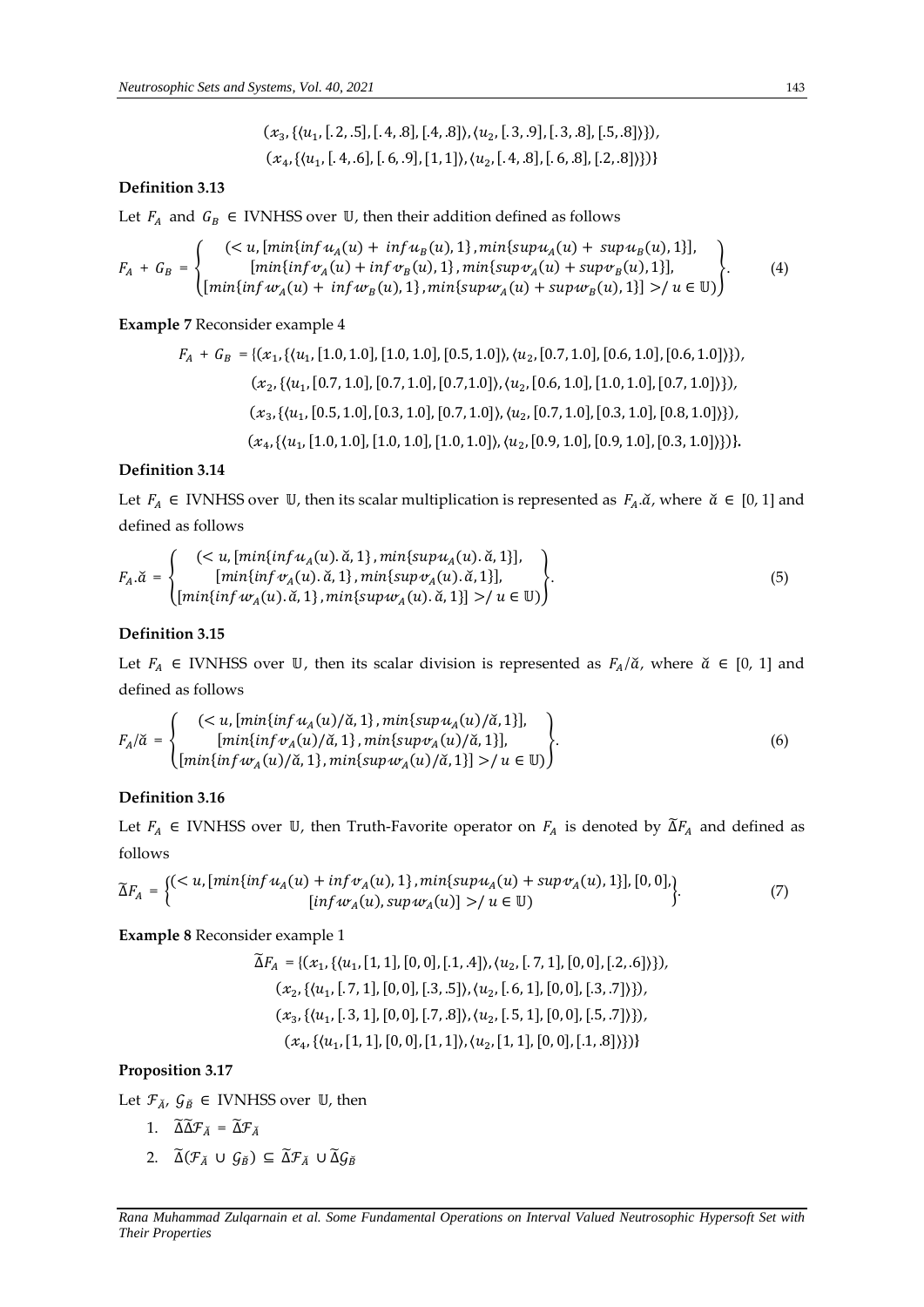- 3.  $\widetilde{\Delta}(\mathcal{F}_{\breve{A}} \cap \mathcal{G}_{\breve{B}}) \subseteq \widetilde{\Delta}\mathcal{F}_{\breve{A}} \cap \widetilde{\Delta}\mathcal{G}_{\breve{B}}$
- **4.**  $\widetilde{\Delta} (\mathcal{F}_A + \mathcal{G}_B) = \widetilde{\Delta} \mathcal{F}_A + \widetilde{\Delta} \mathcal{G}_B$

Proof of the above proposition is easily obtained by using definitions 3.4, 3.6, 3.13, and 3.16.

# **Definition 3.18**

Let  $F_A \in$  IVNHSS over U, then False-Favorite operator on  $F_A$  is denoted by  $\bar{\nabla}F_A$  and defined as follows

$$
\tilde{V}F_A = \begin{cases}\n < u, \left[ \inf u_A(u), \sup u_A(u) \right], [0,0], \\
 \left[ \min \{ \inf w_A(u) + \inf v_A(u), 1 \}, \min \{ \sup w_A(u) + \sup v_A(u), 1 \} \right] > / u \in \mathbb{U} \end{cases}\n \tag{8}
$$

**Example 9** Reconsider example 1

$$
\tilde{V}F_A = \{ (x_1, \{(u_1, [.6, .8], [0, 0], [.6, 1]\}, \langle u_2, [.4, .7], [0, 0], [.5, 1]\rangle \}),
$$

$$
(x_2, \{(u_1, [.4, .7], [0, 0], [.6, 1]\}, \langle u_2, [0, .3], [0, 0], [.9, 1]\rangle \}),
$$

$$
(x_3, \{(u_1, [.2, .9], [0, 0], [.8, 1]\}, \langle u_2, [.4, .9], [0, 0], [.6, 1]\rangle \}),
$$

$$
(x_4, \{(u_1, [.6, .9], [0, 0], [1, 1]\}, \langle u_2, [.5, .9], [0, 0], [7, 1]\rangle \}) \}
$$

# **Proposition 3.19**

Let  $\mathcal{F}_A$  and  $\mathcal{G}_B$   $\in$  IVNHSS over U, then

- 1.  $\tilde{\nabla} \tilde{\nabla} \mathcal{F}_{\check{\lambda}} = \tilde{\nabla} \mathcal{F}_{\check{\lambda}}$
- 2.  $\tilde{\nabla}(\mathcal{F}_{\check{A}} \cup \mathcal{G}_{\check{B}}) \subseteq \tilde{\nabla}\mathcal{F}_{\check{A}} \cup \tilde{\nabla}\mathcal{G}_{\check{B}}$
- 3.  $\tilde{V}(\mathcal{F}_{\check{A}} \cap \mathcal{G}_{\check{B}}) \subseteq \tilde{V}\mathcal{F}_{\check{A}} \cap \tilde{V}\mathcal{G}_{\check{B}}$
- **4.**  $\tilde{V}$  ( $\mathcal{F}_{\check{A}}$  +  $\mathcal{G}_{\check{B}}$ ) =  $\tilde{V}\mathcal{F}_{\check{A}}$  +  $\tilde{V}\mathcal{G}_{\check{B}}$

Proof of the above proposition is easily obtained by using definitions 3.4, 3.6, 3.13, and 3.18.

# **4. Necessity and Possibility Operations on IVNHSS**

In this section, some further operations on IVNHSS are developed such as OR-Operation, And-Operation, necessity, and possibility operations with some properties.

# **Definition 4.1**

Let  $F_A$  and  $G_B \in$  IVNHSS over U, then OR-Operator is represented by  $F_A \vee G_B$  and defined as follows

$$
u (F_{A \times B}) = [max\{inf u_A(u), inf u_B(u)\}, max\{sup u_A(u), supp u_B(u)\}],
$$
  

$$
v (F_{A \times B}) = [min\{inf v_A(u), inf v_B(u)\}, min\{sup v_A(u), supp v_B(u)\}],
$$
  

$$
uv (F_{A \times B}) = [min\{inf w_A(u), inf w_B(u)\}, min\{sup w_A(u), supp w_B(u)\}].
$$

# **Definition 4.2**

Let  $F_A$  and  $G_B \in IVMHSS$  over U, then And-Operator is represented by  $F_A \wedge G_B$  and defined as follows

$$
u (F_{A \times B}) = [min\{inf u_A(u), inf u_B(u)\}, min\{sup u_A(u), supp u_B(u)\}],
$$
  

$$
v (F_{A \times B}) = [max\{inf v_A(u), inf v_B(u)\}, max\{sup v_A(u), supp v_B(u)\}],
$$
  

$$
uv (F_{A \times B}) = [max\{inf w_A(u), inf w_B(u)\}, max\{sup w_A(u), supp w_B(u)\}].
$$

#### **Proposition 4.3**

Let  $\mathcal{F}_{\check{A}}, \mathcal{G}_{\check{B}}, \mathcal{H}_{\check{C}} \in$  IVNHSSs, then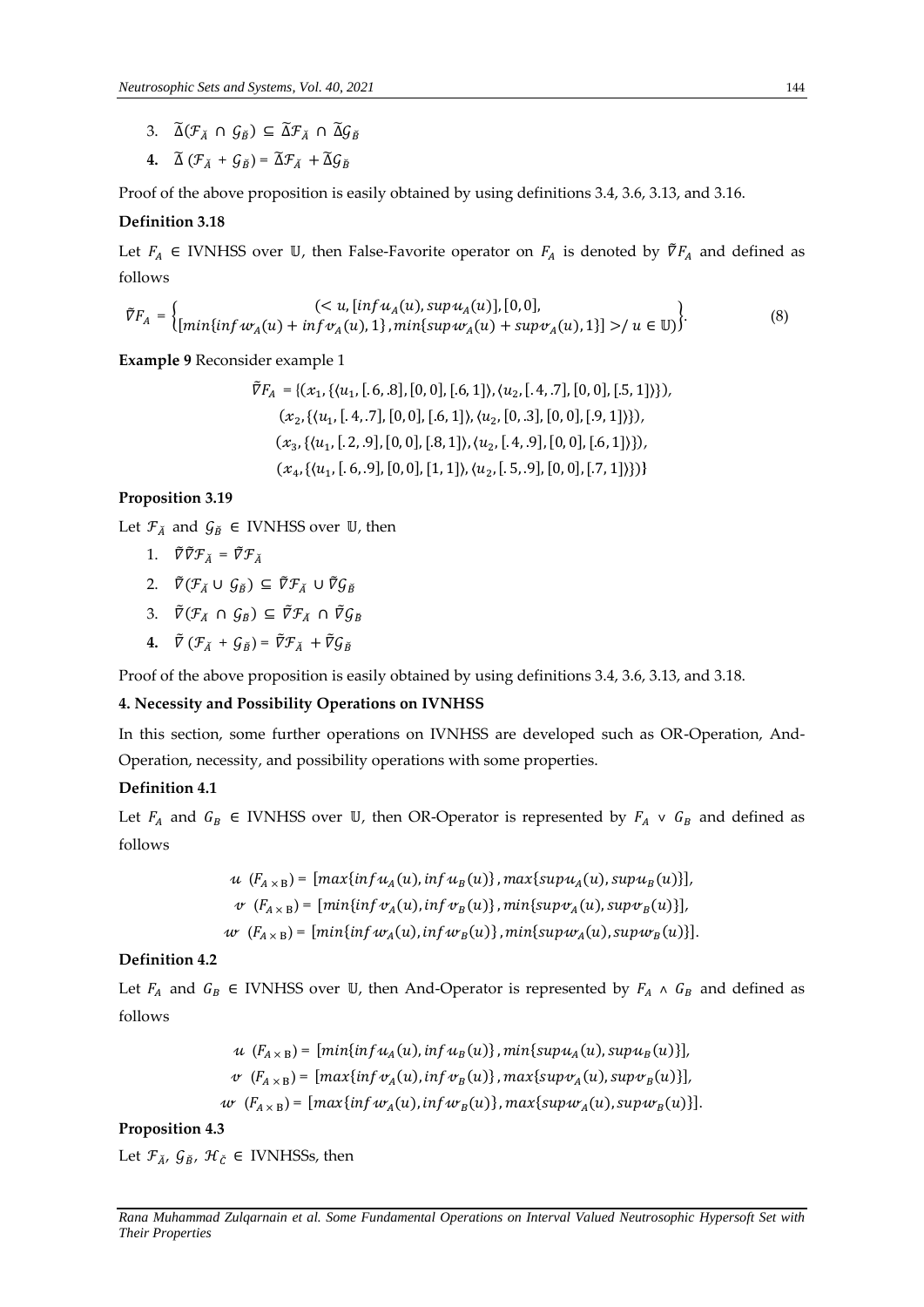- 1.  $\mathcal{F}_{\breve{A}} \vee \mathcal{G}_{\breve{B}} = \mathcal{G}_{\breve{B}} \vee \mathcal{F}_{\breve{A}}$
- 2.  $\mathcal{F}_{\breve{A}} \wedge \mathcal{G}_{\breve{B}} = \mathcal{G}_{\breve{B}} \wedge \mathcal{F}_{\breve{A}}$
- 3.  $\mathcal{F}_{\check{A}} \vee (\mathcal{G}_{\check{B}} \vee \mathcal{H}_{\check{C}}) = (\mathcal{F}_{\check{A}} \vee \mathcal{G}_{\check{B}}) \vee \mathcal{H}_{\check{C}}$
- 4.  $\mathcal{F}_{\breve{A}} \wedge (\mathcal{G}_{\breve{B}} \wedge \mathcal{H}_{\breve{C}}) = (\mathcal{F}_{\breve{A}} \wedge \mathcal{G}_{\breve{B}}) \wedge \mathcal{H}_{\breve{C}}$
- 5.  $(\mathcal{F}_{\check{A}} \vee \mathcal{G}_{\check{B}})^c = \mathcal{F}^c(\check{A}) \wedge \mathcal{G}^c(\check{B})$
- 6.  $(\mathcal{F}_{\check{A}} \wedge \mathcal{G}_{\check{B}})^c = \mathcal{F}^c(\check{A}) \vee \mathcal{G}^c(\check{B})$

**Proof** We can prove easily by using definitions 4.1 and 4.2.

### **Definition 4.4**

Let  $F_A \in$  IVNHSS over U, then necessity operator IVNHSS represented as  $\bigoplus F_A$  and defined as follows

$$
\bigoplus F_A = \{ \langle u, [inf u_A(u), sup u_A(u)], [inf v_A(u), sup v_A(u)], [1 - sup u_A(u), 1 - inf u_A(u)] \rangle : u \in \mathbb{U} \}
$$

**Example 10** Reconsider example 1

$$
\bigoplus F_A = \{ (x_1, \{(u_1, [.6, .8], [.5, 0.9], [.2, .4] ), (u_2, [.4, .7], [.3, .9], [.3, .6] ) \}),
$$
  

$$
(x_2, \{(u_1, [.4, .7], [.3, .9], [.3, .6] ), (u_2, [0, .3], [.6, .8], [.7, 1]) \}),
$$
  

$$
(x_3, \{(u_1, [.2, .9], [.1, .5], [.1, .8]) ), (u_2, [.4, .9], [.1, .6], [.1, .6]) \}),
$$
  

$$
(x_4, \{(u_1, [.6, .9], [.6, .9], [.1, .4]) ), (u_2, [.5, .9], [.6, .8], [.1, .5]) \})
$$

# **Definition 4.5**

Let  $F_A$  ∈ IVNHSS over  $\mathbb U$ , then possibility operator on IVNHSS represented as  $\otimes$   $F_A$  and defined as follows

 $\otimes F_A = \{ (\langle u, [1 - \text{supw}_A(u), 1 - \text{inf} w_A(u)], [\text{inf} v_A(u), \text{sup} w_A(u)], [\text{inf} w_A(u), \text{sup} w_A(u)] \rangle / u \in \mathbb{U} \} )$ 

**Example 11** Reconsider example 1

$$
\bigotimes F_A = \{ (x_1, \{(u_1, [.6, .9], [.5, 0.9], [.1, .4] ), (u_2, [.4, .8], [.3, .9], [.2, .6]) \}),
$$
  

$$
(x_2, \{(u_1, [.5, .7], [.3, .9], [.3, .5] ), (u_2, [.3, .7], [.6, .8], [.3, .7]) \}),
$$
  

$$
(x_3, \{(u_1, [.2, .3], [.1, .5], [.7, .8]) , (u_2, [.3, .5], [.1, .6], [.5, .7]) \})
$$
  

$$
(x_4, \{(u_1, [0, 0], [.6, .9], [1, 1]) , (u_2, [.2, .9], [.6, .8], [1, .8]) \})
$$

# **Proposition 4.6**

Let  $\mathcal{F}_{\breve{A}}$  and  $\mathcal{G}_{\breve{B}} \in$  IVNHSS over U, then

- 1.  $\oplus$   $(\mathcal{F}_{\check{A}} \cup \mathcal{G}_{\check{B}}) = \oplus \mathcal{F}_{\check{A}} \cup \oplus \mathcal{G}_{\check{B}}$
- 2.  $\oplus$   $(\mathcal{F}_{\check{A}} \cap \mathcal{G}_{\check{B}}) = \oplus \mathcal{F}_{\check{A}} \cap \oplus \mathcal{G}_{\check{B}}$

**Proof 1.** As we know that

 $\mathcal{F}_{A} = \{ (\langle u, [\inf u_A(u), \sup u_A(u)], [\inf v_A(u), \sup v_A(u)], [\inf w_A(u), \sup w_A(u)] \rangle / u \in \mathbb{U} \} \}$  and  $\mathcal{G}_{\breve{B}} = \{ (\langle u, [\inf u_B(u), \sup u_B(u)], [\inf v_B(u), \sup v_B(u)], [\inf w_B(u), \sup w_B(u)] \rangle / u \in \mathbb{U} \} ) \}$ Then by using definition 3.5, we get

$$
\mathcal{F}_{\tilde{A}} \cup \mathcal{G}_{\tilde{B}} = \left\{ \begin{array}{c} \left( < u, \left[ \max\{ \inf u_A(u), \inf u_B(u) \}, \max\{ \sup u_A(u), \sup u_B(u) \} \right], \\ \left[ \min\{ \inf v_A(u), \inf v_B(u) \}, \min\{ \sup v_A(u), \sup v_B(u) \} \right], \\ \left[ \min\{ \inf u_A(u), \inf w_B(u) \}, \min\{ \sup w_A(u), \sup w_B(u) \} \right] > \mu \in \mathbb{U} \end{array} \right\}.
$$

By using the necessity operator, we get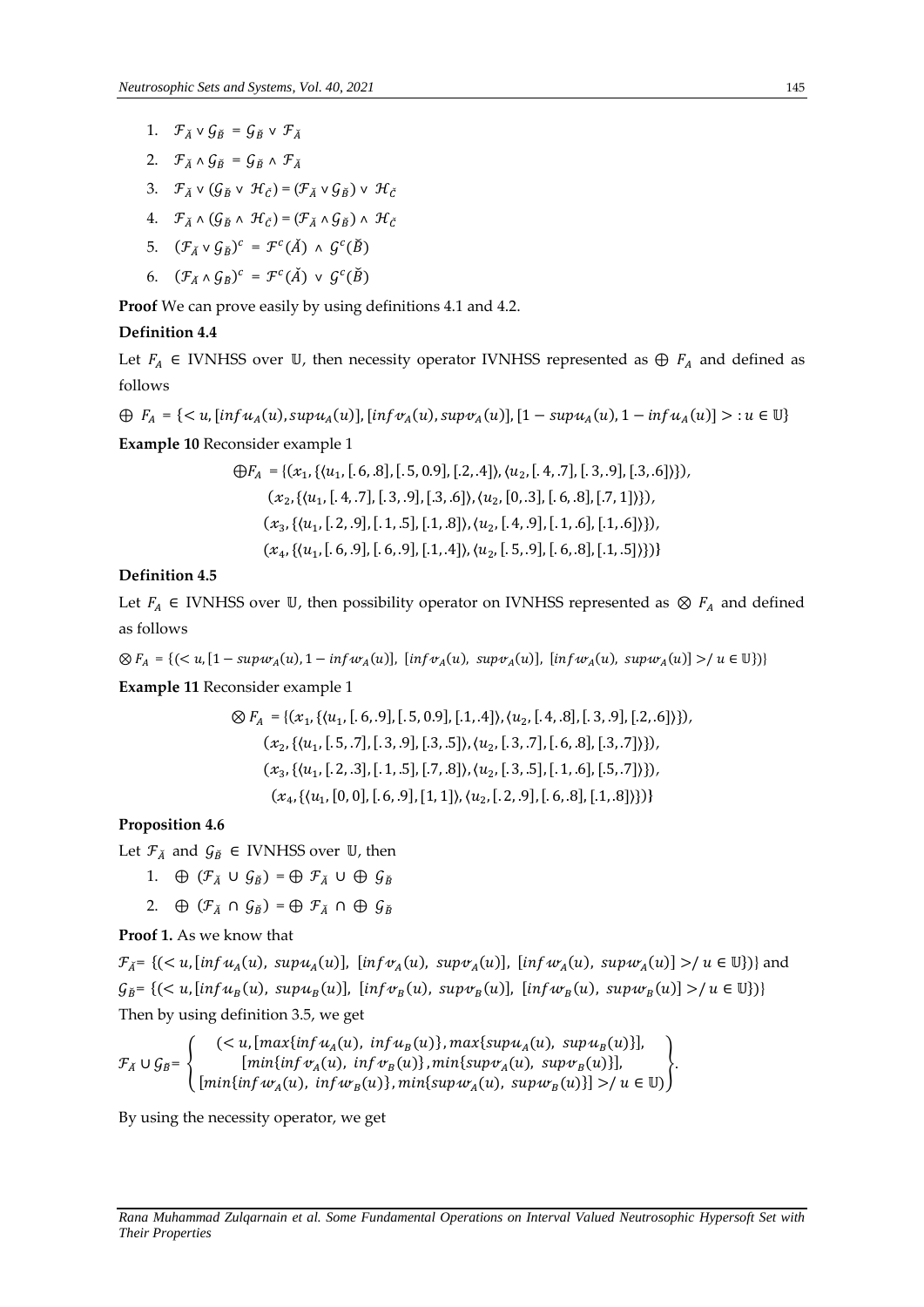$\bigoplus$   $(\mathcal{F}_{\breve{A}} \cup \mathcal{G}_{\breve{B}}) = \{$  $(< u, [max{inf u<sub>A</sub>(u), inf u<sub>B</sub>(u)}, max{sup u<sub>A</sub>(u), sup u<sub>B</sub>(u)}],$  $[\min\{ \inf v_A(u), \inf v_B(u) \}, \min\{ \sup v_A(u), \sup v_B(u) \}],$ [1 −  $max\{ supu_A(u), suppu_B(u) \}$ , 1 −  $max\{ infu_A(u), infu_B(u) \}$ ] >/  $u \in \mathbb{U}$ ) }.

 $\bigoplus$   $(\mathcal{F}_{\check{A}} \cup \mathcal{G}_{\check{B}})$  =

{  $(< u, [max{inf u<sub>A</sub>(u), inf u<sub>B</sub>(u)}, max{sup u<sub>A</sub>(u), sup u<sub>B</sub>(u)}],$  $[\min\{ \inf v_A(u), \; \inf v_B(u) \}, \min\{ \sup v_A(u), \; \sup v_B(u) \}],$  $[ min{1 - supp_{u_A}(u), 1 - supp_{u_B}(u)}, min{1 - inf_{u_A}(u), 1 - inf_{u_B}(u)} ] >/u \in \mathbb{U}$ }.

 $\bigoplus \mathcal{F}_{\check{A}} = \{ (\langle u, [inf u_A(u), \, sup u_A(u)], \, [inf v_A(u), \, sup v_A(u)], \, [1 - sup u_A(u), 1 - inf u_A(u)] \rangle / u \in$  $\mathbb{U}\})$  and

 $\bigoplus \mathcal{G}_{\check{B}} = \{ (\langle u, [\inf u_B(u), \sup u_B(u)], [\inf v_B(u), \sup v_B(u)], [1 - \sup u_B(u), 1 - \inf u_B(u)] \rangle / u \in$  $\mathbb{U}\{\}$ }}

Again, by using definition 3.5 we get

 $\oplus$   $\mathcal{F}_{\check{A}}$   $\cup$   $\oplus$   $\mathcal{G}_{\check{B}}$  =  $\{min\{inf \nu_A(u), inf \nu_B(u)\}, min\{sup \nu_A(u), supp \nu_B(u)\}\},$  $(< u, [max{inf u<sub>A</sub>(u), inf u<sub>B</sub>(u)}, max{sup u<sub>A</sub>(u), sup u<sub>B</sub>(u)}],$  $[ min{1 - supp_{u_A}(u), 1 - supp_{u_B}(u)}, min{1 - inf_{u_A}(u), 1 - inf_{u_B}(u)} ] >/u \in \mathbb{U}$ 

Hence

 $\oplus$   $(\mathcal{F}_{\breve{A}} \cup \mathcal{G}_{\breve{B}}) = \oplus \mathcal{F}_{\breve{A}} \cup \oplus \mathcal{G}_{\breve{B}}$ 

Similarly, we can prove assertion 2.

# **Proposition 4.7**

Let  $\mathcal{F}_{\check{A}}$  and  $\mathcal{G}_{\check{B}} \in$  IVNHSS, then we have the following

- 1.  $\bigoplus (\mathcal{F}_{\check{A}} \wedge \mathcal{G}_{\check{B}}) = \bigoplus \mathcal{F}_{\check{A}} \wedge \bigoplus \mathcal{G}_{\check{B}}$
- 2.  $\bigoplus (\mathcal{F}_{\check{A}} \vee \mathcal{G}_{\check{B}}) = \bigoplus \mathcal{F}_{\check{A}} \vee \bigoplus \mathcal{G}_{\check{B}}$
- 3.  $\otimes$   $(\mathcal{F}_{\check{A}} \wedge \mathcal{G}_{\check{B}}) = \otimes \mathcal{F}_{\check{A}} \wedge \otimes \mathcal{G}_{\check{B}}$
- 4.  $\otimes$   $(\mathcal{F}_{\check{\lambda}} \vee \mathcal{G}_{\check{\beta}}) = \otimes \mathcal{F}_{\check{\lambda}} \vee \otimes \mathcal{G}_{\check{\beta}}$

**Proof** By using definitions 4.1, 4.2, 4.4, and 4.5 the proof of the above proposition can be obtained easily.

# **5. Conclusion**

In this paper, we study NHSS and IVNHSS with some basic definitions and examples. We extend the work on IVNHSS and proposed some fundamental operations on IVNHSS such as union, intersection, extended union, extended intersection, addition, and difference, etc. are developed with their properties and proved the De Morgan laws by using union, intersection, OR-operation, and And-Operation. We also developed the addition, difference, scalar multiplication, Truth-Favorite, and False-Favorite operators on IVNHSS. Finally, the concept of necessity and possibility operations on IVNHSS with properties are presented. For future trends, we can develop the interval-valued neutrosophic hypersoft matrices by using proposed operations and use them for decision making. Furthermore, several other operators such as weighted average, weighted geometric, interaction weighted average, interaction weighted geometric, etc. can be developed with their decision-making approaches to solve MCDM problems.

**Acknowledgments:** This research is partially supported by a grant of National Natural Science Foundation of China (11971384).

*Rana Muhammad Zulqarnain et al. Some Fundamental Operations on Interval Valued Neutrosophic Hypersoft Set with Their Properties*

}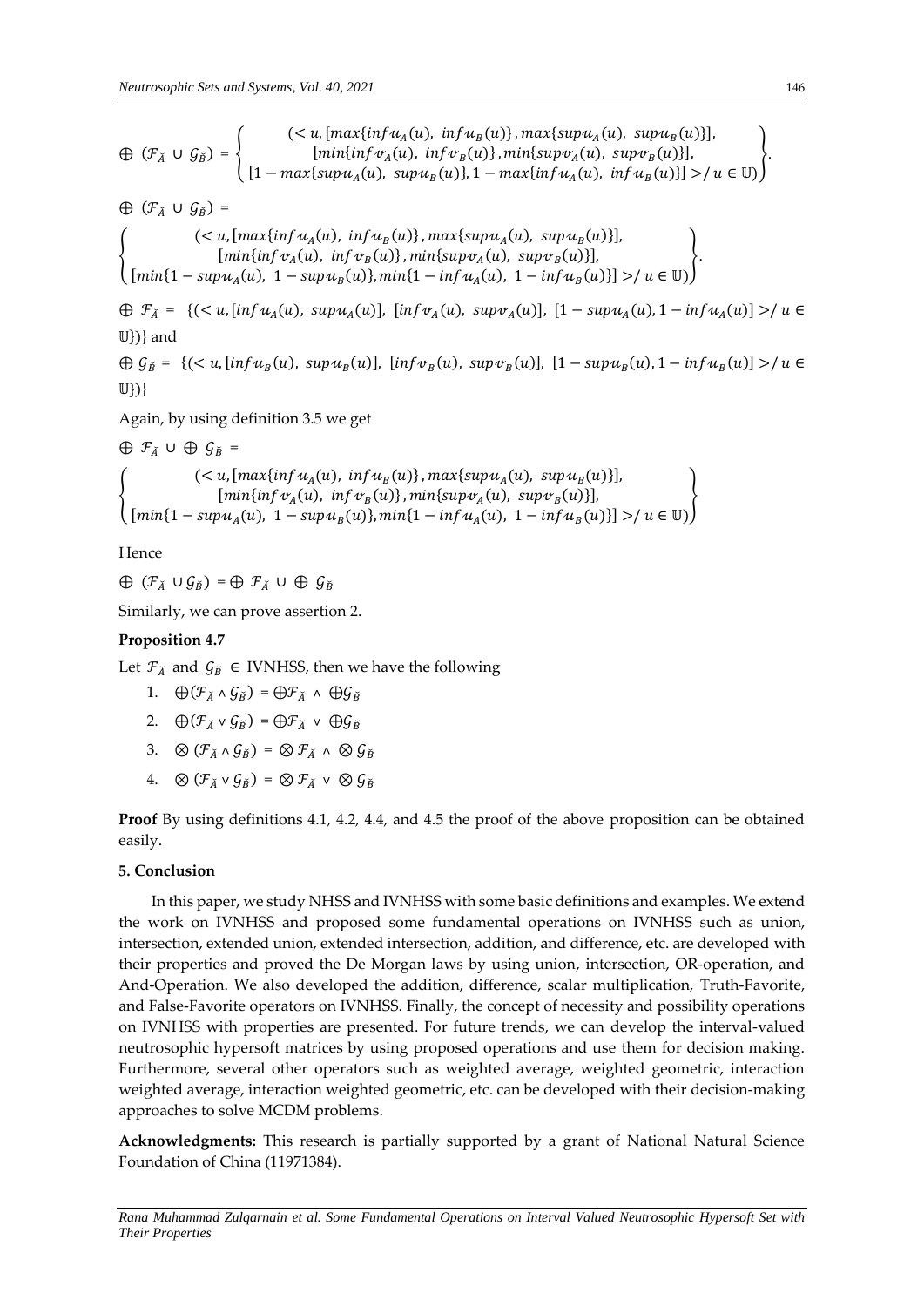# **References**

- 1. L. A. Zadeh, Fuzzy Sets, *Information and Control,* 8(1965) 338–353.
- 2. I. B. Turksen, Interval Valued Fuzzy Sets Based on Normal Forms, *Fuzzy Sets and Systems*, 20(1986) 191–210.
- 3. K. Atanassov, Intultionistic Fuzzy Sets, *Fuzzy Sets and Systems,* 20(1986) 87–96.
- 4. F. Smarandache, Neutrosophic set a generalization of intuitionistic fuzzy sets, *International Journal of Pure and Applied Mathematics,* 24(3)(2005) 287–297.
- 5. D. Molodtsov, Soft Set Theory First Results, *Computers & Mathematics with Applications,* 37(1999) 19–31.
- 6. P. K. Maji, R. Biswas, A. R. Roy, Soft set theory, *Computers and Mathematics with Applications,* 45(4–5)(2003) 555–562.
- 7. P. K. Maji, A. R. Roy, R. Biswas, An Application of Soft Sets in A Decision Making Problem, *Computers and Mathematics with Applications,* 44(2002) 1077–1083.
- 8. M. I. Ali, F. Feng, X. Liu, W. Keun, M. Shabir, On some new operations in soft set theory, *Computers and Mathematics with Applications,* 57(9)(2009) 1547–1553.
- 9. A. Sezgin, A. O. Atagun, On operations of soft sets, *Computers and Mathematics with Applications,* 61(5)(2011) 1457–1467.
- 10. N. Çağman, S. Enginoğlu, Soft matrix theory and its decision making, *Computers and Mathematics with Applications,* 59(10)(2010) 3308–3314.
- 11. N. Çağman, S. Enginoğlu, Soft set theory and uni int decision making, *European Journal of Operational Research,* 207(2010) 848–855.
- 12. O. Atag, E. Ayg, Difference Operations of Soft Matrices with Applications in Decision Making, *Punjab University Journal of Mathematics,* 51(3)(2019) 1–21.
- 13. P. K. Maji, Neutrosophic soft set, *Annals of Fuzzy Mathematics and Informatics,* 5(1)(2013) 157–168.
- 14. F. Karaaslan, Possibility neutrosophic soft sets and PNS-decision making method, *Applied Soft Computing Journal,* 54(2016) 403–414.
- 15. S. Broumi, Generalized Neutrosophic Soft Set, *International Journal of Computer Science, Engineering and Information Technology,* 3(2)(2013) 17–30.
- 16. I. Deli, Y. Şubaş, A ranking method of single valued neutrosophic numbers and its applications to multi-attribute decision making problems, *Int. J. Mach. Learn. & Cyber,* 8(2017) 1309–1322.
- 17. H. Wang, F. Smarandache, Y. Zhang, Single valued neutrosophic sets, *Int. J. Gen. Syst,* 42(2013) 386–394.
- 18. J. Ye, A multicriteria decision-making method using aggregation operators for simplified neutrosophic sets, *Journal of Intelligent and Fuzzy Systems,* 26(2014) 2459–2466.
- 19. R. M. Zulqarnain, X. L. Xin, M. Saeed, F. Smarandache, N. Ahmad, Generalized Neutrosophic TOPSIS to Solve Multi-Criteria Decision-Making Problems, *Neutrosophic Sets and Systems,* 38 (2020) 276-292.
- 20. M. Abdel-Basset, A. Atef, F. Smarandache, A hybrid Neutrosophic multiple criteria group decision making approach for project selection, *Cognitive Systems Research*, 57 (2019) 216-227.
- 21. M. Abdel-Basset, M. Mohamed, A novel and powerful framework based on neutrosophic sets to aid patients with cancer, *Future Generation Computer Systems*, 98 (2019) 144-153.
- 22. M. Abdel-Basset, R. Mohamed, M. Elhoseny, V. Chang, Evaluation framework for smart disaster response systems in uncertainty environment, *Mechanical Systems and Signal Processing*, 145 (2020) 106941.
- 23. F. Smarandache, Extension of Soft Set to Hypersoft Set, and then to Plithogenic Hypersoft Set, *Neutrosophic Sets and Systems,* 22(2018) 168–170.
- 24. M. Saqlain, M. Saeed, M. R. Ahmad, F. Smarandache, Generalization of TOPSIS for Neutrosophic Hypersoft set using Accuracy Function and its Application, *Neutrosophic Sets and Systems,* 27(2019) 131–137.